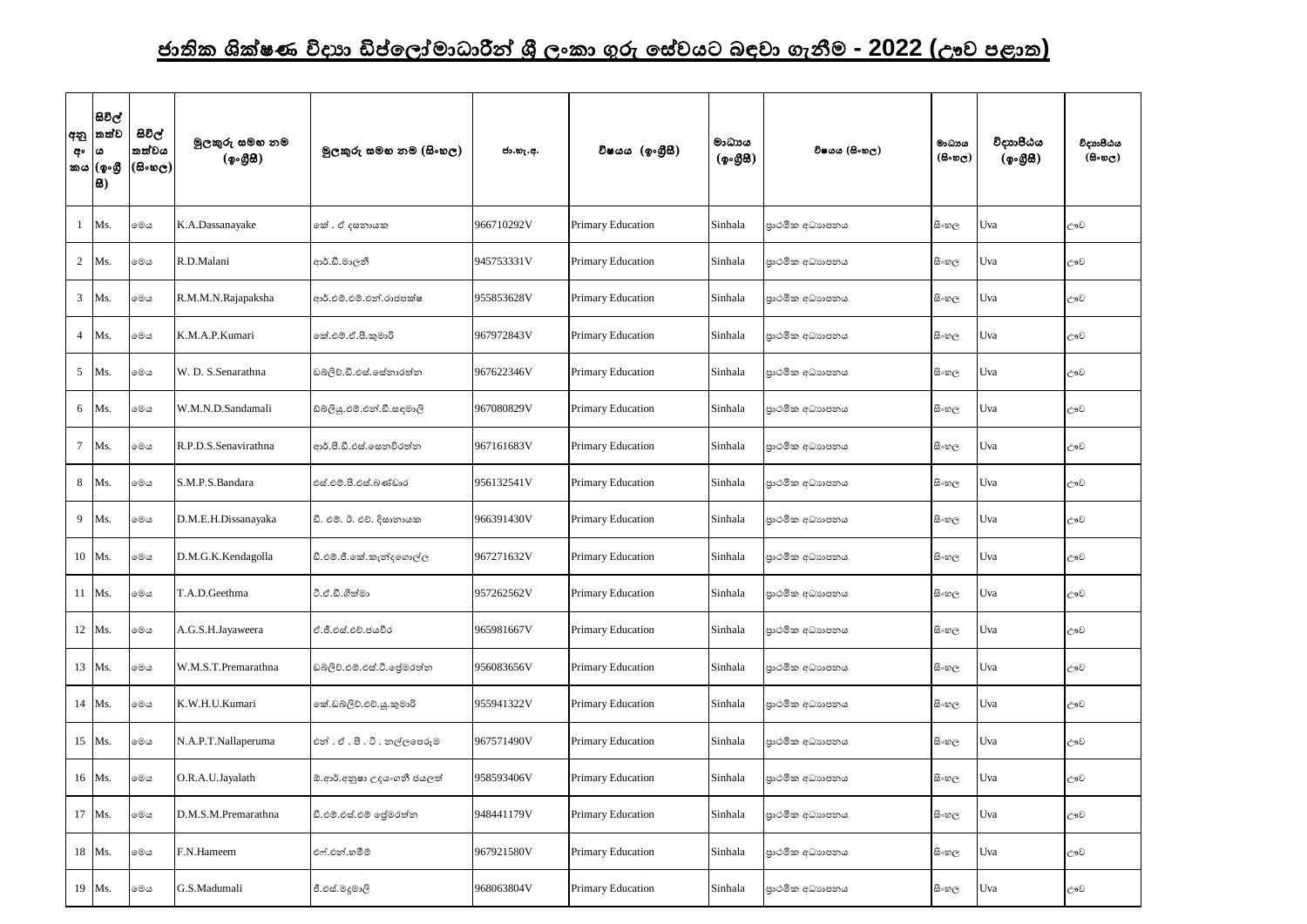| අනු<br>අං | සිවිල්<br> තත්ව<br>ය<br>කය (ඉංගී<br> සි) | සිවිල්<br>තත්වය<br>$(\mathbb{B}\circ\mathfrak{v}_\mathbb{C})$ | මුලකුරු සමහ නම<br>(ඉංගීසී) | මූලකුරු සමහ නම (සිංහල)                                    | ජා.හැ.අ.     | විෂයය (ඉංගීුසී)          | මාධායය<br>(ඉංගීසී) | විෂයය (සිංහල)   | මාධාය<br>$(B \circ \mathfrak{v}_C)$ | විදාාාපීඨය<br>(ඉංගුිසි)  | විදාහපීඨය<br>(5.5)   |
|-----------|------------------------------------------|---------------------------------------------------------------|----------------------------|-----------------------------------------------------------|--------------|--------------------------|--------------------|-----------------|-------------------------------------|--------------------------|----------------------|
|           | 20 Ms.                                   | මෙය                                                           | R.M.K.Madhushani           | ආර්.එම්.කේ.මධුෂානි                                        | 946371904V   | <b>Primary Education</b> | Sinhala            | පාථමික අධාහපනය  | සි∘හල                               | Uva                      | ඌව                   |
|           | 21 Ms.                                   | මෙය                                                           | R.M.Imesha Malindi         | ආර් .එම්.ඉමේෂා මලින්දි                                    | 968221795V   | <b>Primary Education</b> | Sinhala            | පාථමික අධාහපනය  | සිංහල                               | Uva                      | ඌව                   |
| 22        | Ms.                                      | මෙය                                                           | D.M.N.D.Dissanayake        | ඩී.එම්.එන්.ඩී.දිසානායක                                    | 975291332V   | <b>Primary Education</b> | Sinhala            | පාථමික අධාහපනය  | සි∘හල                               | Uva                      | ඌව                   |
| 23        | Ms.                                      | මෙය                                                           | H.L.S.Ayesha               | එච්.එල්.එස්.අයේෂා                                         | 955922700V   | <b>Primary Education</b> | Sinhala            | පුාථමික අධාහපනය | සි∘හල                               | Uva                      | ඌව                   |
|           | 24 Ms.                                   | මෙය                                                           | S.S.Gonapeenuwala          | එස්.එස්.ගෝනපීනුවල                                         | 967213047V   | <b>Primary Education</b> | Sinhala            | පාථමික අධාහපනය  | සි∘හල                               | Uva                      | ඌව                   |
| 25        | Ms.                                      | මෙය                                                           | G.H.T.D.De Silva           | ජී.එච්.තාරුණාහ දූලාංජලී ද සිල්වා                          | 946040274V   | <b>Primary Education</b> | Sinhala            | පාථමික අධාහපනය  | සිංහල                               | Uva                      | ඌව                   |
|           | 26 Ms.                                   | මෙය                                                           | S.P.A.G.Gunapala           | එස්.පි.එ.ජී.ගුණපාල                                        | 199553701135 | <b>Primary Education</b> | Sinhala            | පාථමික අධාහපනය  | සි∘හල                               | Uva                      | ඌව                   |
| 27        | Ms.                                      | මෙය                                                           | M.G.Hansika                | එම්.ජී.හංසිකා                                             | 966852267V   | <b>Primary Education</b> | Sinhala            | පාථමික අධාහපනය  | සි∘හල                               | Uva                      | ඌව                   |
| 28        | Ms.                                      | මෙය                                                           |                            | W.M.A.K.D.Delumgahawatta ඩබ්ලිව්.එම්.ඒ.කේ.ඩි.දෙළුම්ගහවත්ත | 946033480V   | <b>Primary Education</b> | Sinhala            | පාථමික අධාහපනය  | සි∘හල                               | Uva                      | ඌව                   |
|           | 29 Ms.                                   | මෙය                                                           | H.M.P.N.K.Herath           | එච්.එම්.පුදීපා නිල්මිණි කුමාරි හේරත් 946383244V           |              | <b>Primary Education</b> | Sinhala            | පාථමික අධාහපනය  | සි∘හල                               | Uva                      | ඌව                   |
|           | 30 Ms.                                   | මෙය                                                           | R.M.I.H.Rathnayake         | ආර්.එම්.අයි.එච්.රත්නායක                                   | 966470496V   | <b>Primary Education</b> | Sinhala            | පාථමික අධාහපනය  | සි∘හල                               | Uva                      | ඌව                   |
|           | 31 Ms.                                   | මෙය                                                           | R.M.Kalyani Samanthalatha  | ආර්.එම්. කලාහණි සමන්තලතා                                  | 965302840V   | <b>Primary Education</b> | Sinhala            | පාථමික අධාහපනය  | සිංහල                               | Uva                      | ඌව                   |
|           | 32 Ms.                                   | මෙය                                                           | J.M.A.N.Jayasekara         | ්පේ.එම් .ඒ.එන්.ජයසේකර                                     | 966261846V   | Primary Education        | Sinhala            | පාථමික අධාහපනය  | සි∘හල                               | Uva                      | ඌව                   |
|           | 33 Ms.                                   | මෙය                                                           | A.M.L.S.Abeykoon           | ඒ.එම්.එල්.එස්.අබේකෝන්                                     | 965402977V   | <b>Primary Education</b> | Sinhala            | පාථමික අධාහපනය  | සි∘හල                               | Uva                      | ඌව                   |
|           | 34 Ms.                                   | මෙය                                                           | G.P.P.S.Pathirana          | ජී.පී.පී.එස්. පතිරත                                       | 975080072V   | <b>Primary Education</b> | Sinhala            | පාථමික අධාහපනය  | සි∘හල                               | Sripada                  | ශීපාද                |
|           | 35 Ms.                                   | මෙය                                                           | I.M.S.V.D.Bandara          | අයි.එම්.සචිනි විදූෂී දමයන්ති බණ්ඩාර 958323948V            |              | <b>Primary Education</b> | Sinhala            | පාථමික අධාහපනය  | සි∘හල                               | Nilwala                  | නිල්වලා              |
|           | 36 Ms.                                   | මෙය                                                           | E.M.W.S.Edirisingha        | ඊ.එම්.ඩබ්.එස්. එදිරිසිංහ.                                 | 968422308V   | <b>Primary Education</b> | Sinhala            | පාථමික අධාහපනය  | සි∘හල                               | Sariputta<br>Dambadeniya | සාරිපුත්ත<br>දඹදෙණිය |
|           | 37 Ms.                                   | මෙය                                                           | J.A.I.Maduwanthi           | ්රී.ඒ.අයි. මධුවන්ති                                       | 965320687V   | Primary Education        | Sinhala            | පුාථමික අධාහපනය | සි∘හල                               | Pulathisipura            | පුලතිසිපුර           |
|           | 38 Ms.                                   | මෙය                                                           | S.L.Edirisigha             | එස්. එල්. එදිරිසිංහ                                       | 956250099V   | <b>Primary Education</b> | Sinhala            | පාථමික අධාහපනය  | සි∘හල                               | Pulathisipura            | පුලතිසිපුර           |
|           | 39 Ms.                                   | මෙය                                                           | N.W.H.S.U.Nanayakkara      | එන්.ඩබ්.එච්.එස්.යූ.නානායක්කාර                             | 957831532V   | Primary Education        | Sinhala            | පාථමික අධාහපනය  | සි∘හල                               | Uva                      | ඌව                   |
|           | 40 Ms.                                   | මෙය                                                           | S.W.M.Lakmali              | එස්.ඩබ්.මධුෂිකා ලක්මාලි                                   | 199581002976 | <b>Primary Education</b> | Sinhala            | පාථමික අධාහපනය  | සි∘හල                               | Nilwala                  | නිල්වලා              |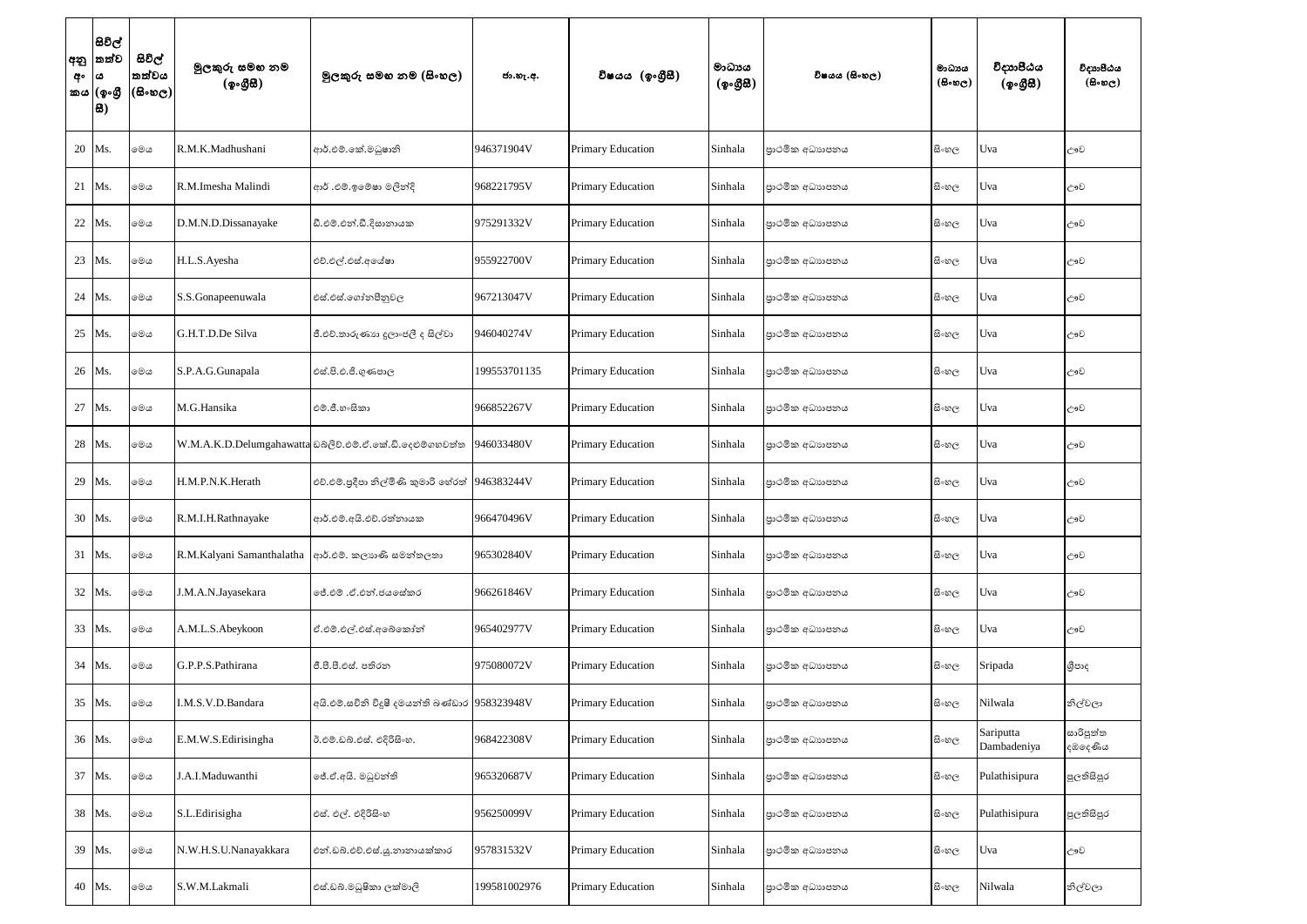| අනු<br>අං | සිවිල්<br>තත්ව<br>ය<br>කය (ඉංගුී<br> සි) | සිවිල්<br>තත්වය<br>(සිංහල) | මුලකුරු සමහ නම<br>(ඉංගීසී) | මූලකුරු සමහ නම (සිංහල)                    | ජා.හැ.අ.     | විෂයය (ඉංගීසී)           | මාධායය<br>(ඉංගීසි) | විෂයය (සිංහල)   | මාධාය<br>$(B \circ \omega_C)$ | විදාහපීඨය<br>(ඉංගුිසි) | විදාහපීඨය<br>$(B \circ \circledcirc_C)$ |
|-----------|------------------------------------------|----------------------------|----------------------------|-------------------------------------------|--------------|--------------------------|--------------------|-----------------|-------------------------------|------------------------|-----------------------------------------|
|           | 41 Ms.                                   | මෙය                        | D.B.H.P.Karunarathna       | ඩී.බී.එච්.පී.කරුණාරත්න                    | 966461942V   | <b>Primary Education</b> | Sinhala            | පාථමික අධාහපනය  | සි∘හල                         | Sripada                | ශීපාද                                   |
|           | 42 Ms.                                   | මෙය                        | W.M.R.S.Priyankara         | ඩබ්.එම්.ආර්.සඳරේණු පියංකර                 | 967250368V   | <b>Primary Education</b> | Sinhala            | පාථමික අධාහපනය  | සිංහල                         | Pulathisipura          | පුලතිසිපුර                              |
|           | 43 Ms.                                   | මෙය                        | H.L.D.I.Sewwandi           | එච්.එල්.ඩි.අයි.සෙව්වන්දි                  | 956421314V   | <b>Primary Education</b> | Sinhala            | පාථමික අධාහපනය  | සි∘හල                         | Pulathisipura          | පුලතිසිපුර                              |
|           | 44 Ms.                                   | මෙය                        | W.M.C.S.Abeeweerasiri      | ඩබලිව්.එම්.සී.එස්.අබේවීරසිරි              | 946061581V   | <b>Primary Education</b> | Sinhala            | පාථමික අධාහපනය  | සි∘හල                         | Nilwala                | නිල්වලා                                 |
|           | 45 Ms.                                   | මෙය                        | R.A.H.Madhumali            | ආර් .ඒ.හර්ෂනී මධුමාලි                     | 927313685V   | <b>Primary Education</b> | Sinhala            | පාථමික අධාහපනය  | සි∘හල                         | Nilwala                | නිල්වලා                                 |
|           | 46 Ms.                                   | මෙය                        | R.M.D.M.Rathnayaka         | ආර්.එම්.ඩි.එම්.රත්නායක                    | 957232906V   | <b>Primary Education</b> | Sinhala            | පාථමික අධාහපනය  | සිංහල                         | Pulathisipura          | පුලතිසිපුර                              |
|           | 47 Ms.                                   | මෙය                        | S.D.D.Nadeeshani           | එස්.ඩී.ඩී.නදීෂානී                         | 945360828V   | <b>Primary Education</b> | Sinhala            | පාථමික අධාහපනය  | සිංහල                         | Pulathisipura          | පුලතිසිපුර                              |
|           | 48 Ms.                                   | මෙය                        | N.W.W.P.D.T.Madhushika     | එන්. ඩබ්ලිව්.ඩබ්ලිව්.පි.ඩී.ට්.මධුෂිකා     | 948531062V   | Primary Education        | Sinhala            | පාථමික අධාහපනය  | සි∘හල                         | Pulathisipura          | පුලතිසිපුර                              |
|           | 49 Ms.                                   | මෙය                        | D.M.N.Nirmali              | ඩී.එම්.නිමේෂා නිර්මාලි                    | 955610466V   | <b>Primary Education</b> | Sinhala            | පාථමික අධාහපනය  | සි∘හල                         | Nilwala                | නිල්වලා                                 |
|           | 50 Mr.                                   | මයා                        | D.M.D.S.Siriwardhana       | ඩී.එම්.ඩී.එස්.සිරිවර්ධන                   | 961752094V   | <b>Primary Education</b> | Sinhala            | පාථමික අධාහපනය  | සි∘හල                         | Pulathisipura          | පුලතිසිපුර                              |
|           | 51 Ms.                                   | මෙය                        | R.M.H.T.Rathnayaka         | ආර්.එම්.එච්.ටි රත්නායක                    | 965071300V   | Primary Education        | Sinhala            | පාථමික අධාහපනය  | සි∘හල                         | Pulathisipura          | පුලතිසිපුර                              |
|           | 52 Ms.                                   | මෙය                        | R.H.M.A.Prabodhani         | ආර්.එච්.එම්.අංජලී පුබෝධනි                 | 957153143V   | <b>Primary Education</b> | Sinhala            | පුාථමික අධාහපනය | සි∘හල                         | Pulathisipura          | පුලතිසිපුර                              |
|           | 53 Ms.                                   | මෙය                        | S.S. Wijesekara            | එස් .එස් විජේසේකර                         | 975120180V   | <b>Primary Education</b> | Sinhala            | පාථමික අධාහපනය  | සි∘හල                         | Ruhuna                 | රුහුණ                                   |
|           | 54 Ms.                                   | මෙය                        | A.M.D.Madhuwanthi          | ඒ.එම්. දිනුෂා මධුවන්ති අබේසිංහ            | 955623177V   | <b>Primary Education</b> | Sinhala            | පාථමික අධාහපනය  | සි∘හල                         | Nilwala                | නිල්වලා                                 |
|           | 55 Ms.                                   | මෙය                        | S.M.T.D.Dayananda          | එස්.එම්.ටී.ඩී.දයානන්ද                     | 199679303074 | <b>Primary Education</b> | Sinhala            | පාථමික අධාහපනය  | සි∘හල                         | Pulathisipura          | පුලතිසිපුර                              |
|           | 56 Ms.                                   | මෙය                        | E.P.D.I.M.Edirisooriya     | ඊ.පි.ඩී.අයි.මධුශානි                       | 957432980V   | <b>Primary Education</b> | Sinhala            | පාථමික අධාහපනය  | සිංහල                         | Pulathisipura          | පුලතිසිපුර                              |
|           | 57 Ms.                                   | මෙය                        | R.M.M.M.Rathnayaka         | ආර් . එම් . මිහිපාලි මධුහාෂිනි<br>රත්නායක | 966251875V   | <b>Primary Education</b> | Sinhala            | පාථමික අධාහපනය  | සි∘හල                         | Pulathisipura          | පුලතිසිපුර                              |
|           | 58 Ms.                                   | මෙය                        | P.T.M.Muthukumarana        | පී.ටී.එම්.මූතුකුමාරණ                      | 966422661V   | <b>Primary Education</b> | Sinhala            | පාථමික අධාහපනය  | සි∘හල                         | Pulathisipura          | පුලතිසිපුර                              |
|           | 59 Ms.                                   | මෙය                        | R.P.P.S. Wijesingha        | ආර්.පි.පි.එස් විජේසිංහ                    | 968133829V   | <b>Primary Education</b> | Sinhala            | පුාථමික අධාහපනය | සිංහල                         | Hapitigama             | හාපිටිගම                                |
|           | 60 Ms.                                   | මෙය                        | W.M.N.Kumari               | ඩබ්ලිව්.එම් .නිලූෂිමා කුමාරි              | 968131494V   | <b>Primary Education</b> | Sinhala            | පාථමික අධාහපනය  | සිංහල                         | Nilwala                | නිල්වලා                                 |
|           | 61 Ms.                                   | මෙය                        | D.M.L.M.Disanayaka         | ඩී. එම්. එල්. එම්. දිසානායක               | 965300597V   | <b>Primary Education</b> | Sinhala            | පාථමික අධාහපනය  | සි∘හල                         | Nilwala                | නිල්වලා                                 |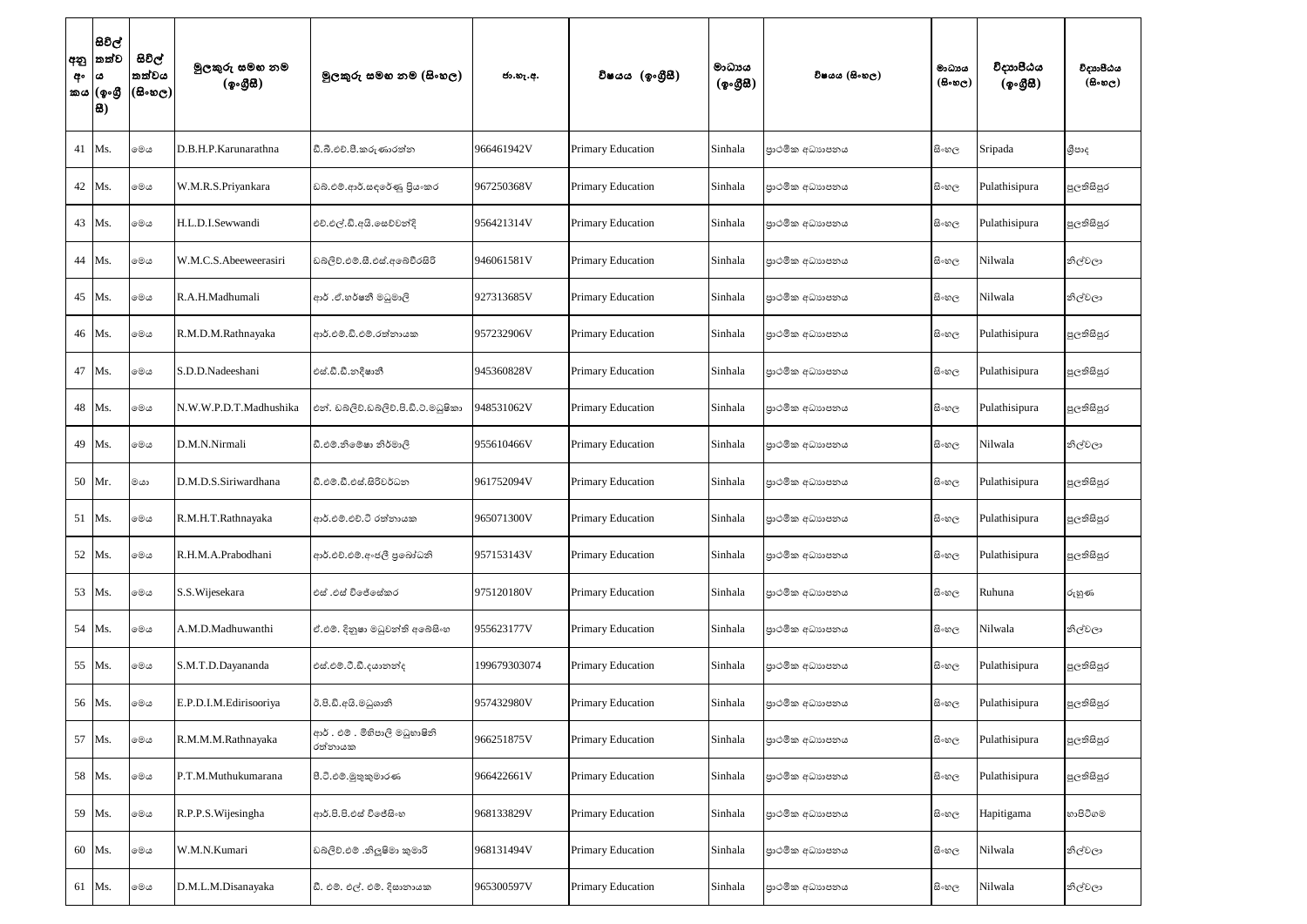| අං  ය | සිවිල්<br> අනු  තත්ව<br>කය (ඉංගී<br> සි) | සිවිල්<br>්තත්වය<br>$(\mathbb{B}\circ\mathfrak{v}_\mathbb{C})$ | මුලකුරු සමහ නම<br>(ඉංගීසි) | මූලකුරු සමහ නම (සිංහල)             | ජා.හැ.අ.     | විෂයය (ඉංගීසී)           | මාධායය<br>(ඉංගීසි) | විෂයය (සිංහල)   | මාධාය<br>$(B \circ \mathfrak{v}_C)$ | විදාහපීඨය<br>(ඉංගුිසි) | විදාහපීඨය<br>$(B \circ \mathfrak{v}_C)$ |
|-------|------------------------------------------|----------------------------------------------------------------|----------------------------|------------------------------------|--------------|--------------------------|--------------------|-----------------|-------------------------------------|------------------------|-----------------------------------------|
|       | 62 Ms.                                   | මෙය                                                            | W.G.N.R.Shasikala          | ඩබ්ලිව්.ජී .එන් .ආර්.ශෂිකලා        | 975220494V   | <b>Primary Education</b> | Sinhala            | පාථමික අධාහපනය  | සි∘හල                               | Nilwala                | නිල්වලා                                 |
|       | 63 Ms.                                   | මෙය                                                            | W.D.D.N.Weerasinghe        | ඩබ්ලිව්.ඩී.ඩී.එන්.වීරසිංහ          | 966080027V   | <b>Primary Education</b> | Sinhala            | පුාථමික අධාහපනය | සි∘හල                               | Nilwala                | නිල්වලා                                 |
|       | 64 Ms.                                   | මෙය                                                            | D.M.S.Priyadarshani        | ඩී.එම්.එස්.පියදර්ශනී               | 966422041V   | <b>Primary Education</b> | Sinhala            | පාථමික අධාහපනය  | සි∘හල                               | Nilwala                | නිල්වලා                                 |
|       | 65 Ms.                                   | මෙය                                                            | W.M.T. P.Weerasinghe       | ඩබ්ලිව්.එම් තිලෝෂි පුතිහා වීරසිංහ  | 958051794V   | <b>Primary Education</b> | Sinhala            | පාථමික අධාහපනය  | සිංහල                               | Nilwala                | නිල්වලා                                 |
|       | 66 Ms.                                   | මෙය                                                            | .D.M.I.Madurangani         | ඩී.එම්.ඉමේෂා මධුරංගනී              | 957862039V   | <b>Primary Education</b> | Sinhala            | පුාථමික අධාහපනය | සි∘හල                               | Nilwala                | නිල්වලා                                 |
|       | 67 Ms.                                   | මෙය                                                            | I.W.C.Imasha               | අයි.ඩබ්ලිව්.සී. ඉමාෂා              | 957383637V   | <b>Primary Education</b> | Sinhala            | පාථමික අධාහපනය  | සි∘හල                               | Pulathisipura          | පුලතිසිපුර                              |
|       | 68 Ms.                                   | මෙය                                                            | R.M.D.Wathsala             | ආර්.එම්.ඩී.වත්සලා                  | 955731034V   | <b>Primary Education</b> | Sinhala            | පුාථමික අධාහපනය | සි∘හල                               | Nilwala                | නිල්වලා                                 |
|       | 69 Ms.                                   | මෙය                                                            | R.M.D.K.Rathnayaka         | ආර්.එම්.ඩි.කේ.රත්නායක              | 199675603552 | <b>Primary Education</b> | Sinhala            | පාථමික අධාහපනය  | සිංහල                               | Nilwala                | නිල්වලා                                 |
|       | 70 Mr.                                   | මයා                                                            | W.M.N.L.Mihiranga          | ඩබ්ලිව්.එම්.නලින්ද ලක්ෂාන් මිහිරංග | 952191802V   | <b>Primary Education</b> | Sinhala            | පුාථමික අධාහපනය | සි∘හල                               | Pulathisipura          | පුලතිසිපුර                              |
|       | 71 Ms.                                   | මෙය                                                            | K.M.S.S.Kumari             | කේ. එම්. එස්. එස්. කුමාරි          | 968521934V   | <b>Primary Education</b> | Sinhala            | පුාථමික අධාහපනය | සිංහල                               | Nilwala                | නිල්වලා                                 |
|       | 72 Ms.                                   | මෙය                                                            | H.A.N.Chandimali           | එච්.ඒ.එන්.චන්දිමාලි                | 957682472V   | <b>Primary Education</b> | Sinhala            | පාථමික අධාහපනය  | සි∘හල                               | Pulathisipura          | පුලතිසිපුර                              |
|       | 73 Ms.                                   | මෙය                                                            | D.D.G.C.Dharmapriya        | ඩී.ඩී.ජී.සී.ධර්මපිය                | 965962450V   | <b>Primary Education</b> | Sinhala            | පුාථමික අධාහපනය | සි∘හල                               | Ruhuna                 | රුහුණ                                   |
|       | 74 Mr.                                   | $rac{1}{2}$                                                    | D.M.P.Mmadhushanka         | ඩී.ඇම්.පී.මදූශංක                   | 962762310V   | <b>Primary Education</b> | Sinhala            | පාථමික අධාහපනය  | සිංහල                               | Nilwala                | නිල්වලා                                 |
|       | 75 Ms.                                   | මෙය                                                            | M.D.Chathurangani          | එම්.ඩී.චතුරංගනී                    | 945562277V   | <b>Primary Education</b> | Sinhala            | පුාථමික අධාහපනය | සි∘හල                               | Mahaweli               | මහවැලි                                  |
|       | 76 Ms.                                   | මෙය                                                            | M.N.F.Nazriya              | එම්.එන්.එෆ්.නස්රියා                | 966402318V   | <b>Primary Education</b> | Tamil              | පාථමික අධාහපනය  | ඈමළ                                 | Dharga Nagar           | දර්ගා නගර්                              |
|       | 77 Ms.                                   | මෙය                                                            | V.Linojini                 | වී.ලිතෝජිනි                        | 967200255V   | <b>Primary Education</b> | Tamil              | පුාථමික අධාහපනය | දෙමළ                                | Dharga Nagar           | දර්ගා නගර්                              |
|       | 78 Ms.                                   | මෙය                                                            | F.S.Jesintha Mary          | එෆ්.එස්.ජෙසින්තා මේරි              | 967974552V   | <b>Primary Education</b> | Tamil              | පාථමික අධාහපනය  | ඈමළ                                 | Dharga Nagar           | දර්ගා නගර්                              |
|       | 79 Mr.                                   | $rac{1}{2}$                                                    | P.Kaviyarasan              | පී.කවියරාසන්                       | 952601539V   | <b>Primary Education</b> | Tamil              | පාථමික අධාහපනය  | දෙමළ                                | Vauniya                | වවුනියාව                                |
|       | 80 Ms.                                   | මෙය                                                            | N.F.Nadeera                | එන්. එ. නදීරා                      | 975151000V   | <b>Primary Education</b> | Tamil              | පාථමික අධාහපනය  | ඈමළ                                 | Dharga Nagar           | දර්ගා නගර්                              |
|       | 81 Ms.                                   | මෙය                                                            | S.Priyadarshani            | එස්.පියදර්ශනී                      | 966003898V   | <b>Primary Education</b> | Tamil              | පාථමික අධාහපනය  | දෙමළ                                | Vauniya                | වවුනියාව                                |
|       | 82 Ms.                                   | මෙය                                                            | M.Rohini                   | එම්.රෝහිනී                         | 956501008V   | <b>Primary Education</b> | Tamil              | පුාථමික අධාහපනය | දෙමළ                                | Vauniya                | වවුනියාව                                |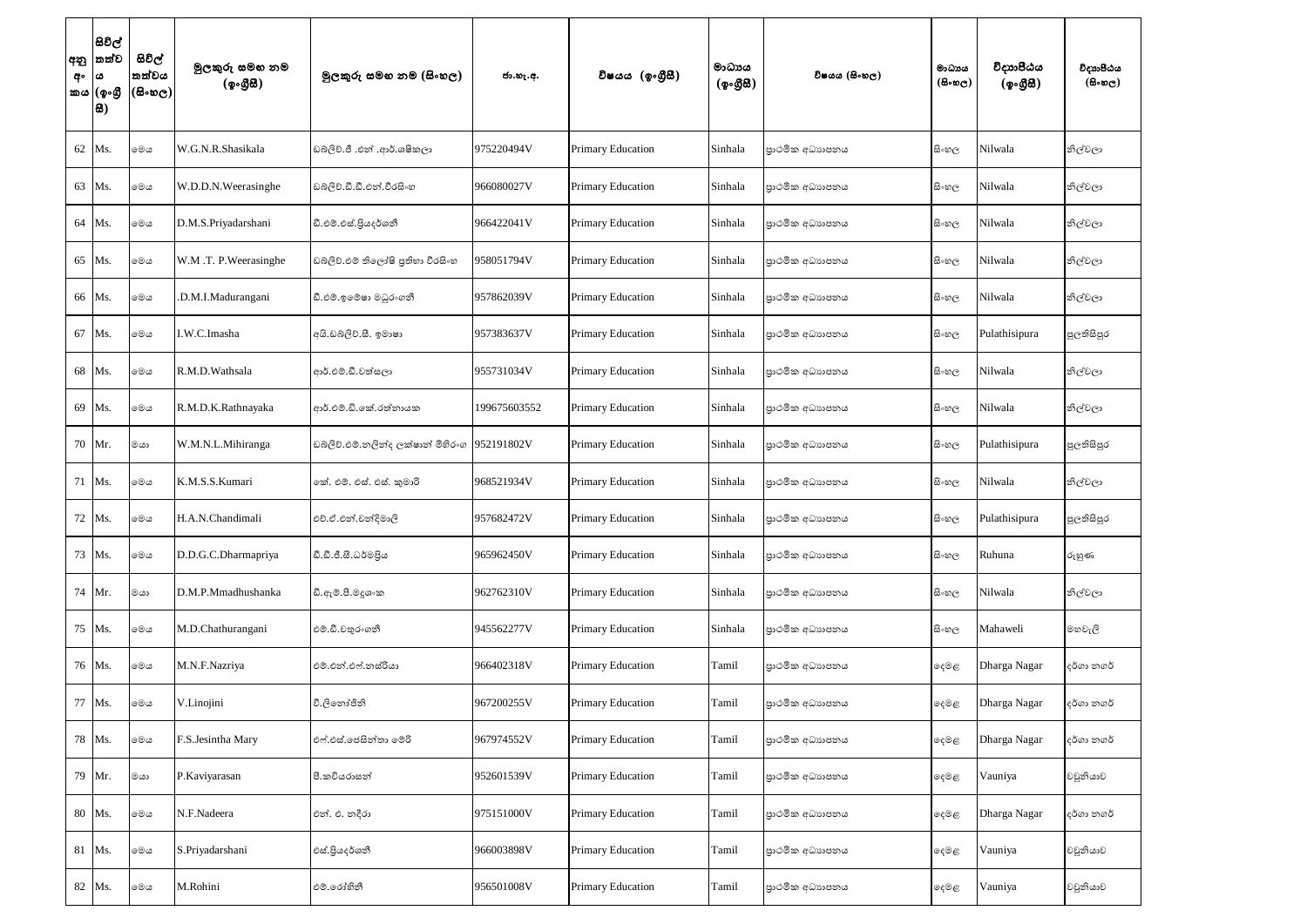| අනු<br>අං | සිවිල්<br>තත්ව<br>ය<br>කය (ඉංගී<br>සි) | සිවිල්<br>තත්වය<br>(සිංහල) | මුලකුරු සමහ නම<br>(ඉංගීසි) | මූලකුරු සමහ නම (සිංහල)   | ජා.හැ.අ.   | විෂයය (ඉංගීුසී)          | මාධායය<br>(ඉංගීසි) | විෂයය (සිංහල)   | මාධායය<br>$(B \circ \mathfrak{v}_C)$ | විදාහපීඨය<br>(ඉංගීසී) | විදාහපීඨය<br>(5.5) |
|-----------|----------------------------------------|----------------------------|----------------------------|--------------------------|------------|--------------------------|--------------------|-----------------|--------------------------------------|-----------------------|--------------------|
| 83        | Ms.                                    | මෙය                        | J.Haripriya                | ජේ.හරිපියා               | 966971584V | <b>Primary Education</b> | Tamil              | පාථමික අධාහපනය  | දෙමළ                                 | Sripada               | ශීපාද              |
| 84        | Ms.                                    | මෙය                        | S.H.Sahima                 | එස්.එච්.සාහිමා           | 975130126V | <b>Primary Education</b> | Tamil              | පුාථමික අධාහපනය | දෙමළ                                 | Dharga Nagar          | දර්ගා නගර්         |
| 85        | Ms.                                    | මෙය                        | M.J.Ruvena                 | එම්.රුවිනා               | 967952958V | Primary Education        | Tamil              | පාථමික අධාහපනය  | දෙමළ                                 | Dharga Nagar          | දර්ගා නගර්         |
| 86        | Ms.                                    | මෙය                        | K.Sudharshini              | කේ.සුධර්ශිනී             | 975163458V | <b>Primary Education</b> | Tamil              | පාථමික අධාහපනය  | දෙමළ                                 | Vauniya               | වවුනියාව           |
| 87        | Ms.                                    | මෙය                        | R.Jeyanthi                 | ආර්.ජෙයන්ති              | 957771009V | <b>Primary Education</b> | Tamil              | පාථමික අධාහපනය  | දෙමළ                                 | Vauniya               | වවුනියාව           |
| 88        | Ms.                                    | මෙය                        | M.Athista                  | එම්.අතිස්ටා              | 965763902V | Primary Education        | Tamil              | පාථමික අධාහපනය  | දෙමළ                                 | Vauniya               | වවුනියාව           |
| 89        | Ms.                                    | මෙය                        | P.Dharshani                | පී.දර්ශනී                | 957530265V | <b>Primary Education</b> | Tamil              | පුාථමික අධාහපනය | දෙමළ                                 | Sripada               | ශීපාද              |
| 90        | Ms.                                    | මෙය                        | T.Dayanidi                 | ටී.දයානිදි               | 957170781V | <b>Primary Education</b> | Tamil              | පාථමික අධාහපනය  | දෙමළ                                 | Sripada               | ශීපාද              |
| 91        | Ms.                                    | මෙය                        | P.Dinexana                 | පී.ඩිතේකුනා              | 968412230V | <b>Primary Education</b> | Tamil              | පාථමික අධාහපනය  | දෙමළ                                 | Sripada               | ශීපාද              |
| 92        | Ms.                                    | මෙය                        | A.Priyarebeka              | ඒ.පියරෙබෙකා              | 955853105V | <b>Primary Education</b> | Tamil              | පාථමික අධාහපනය  | දෙමළ                                 | Sripada               | ශීපාද              |
| 93        | Mr.                                    | මයා                        | P.Sanjeewan                | පී.සංජීවන්               | 962611524V | <b>Primary Education</b> | Tamil              | පාථමික අධාහපනය  | දෙමළ                                 | Sripada               | ශීපාද              |
| 94        | Ms.                                    | මෙය                        | U.Kumuduni                 | යූ.කුමුදුනි              | 958170610V | <b>Primary Education</b> | Tamil              | පාථමික අධාහපනය  | ඈමළ                                  | Sripada               | ශීපාද              |
| 95        | Ms.                                    | මෙය                        | T.Pugalranjani             | ටී.පුගල්රංජනි            | 957854133V | <b>Primary Education</b> | Tamil              | පාථමික අධාහපනය  | දෙමළ                                 | Sripada               | ශීපාද              |
| 96        | Ms.                                    | මෙය                        | S.Nithiyakala              | එස්.නිත්තියකලා           | 955630351V | <b>Primary Education</b> | Tamil              | පාථමික අධාහපනය  | දෙමළ                                 | Dharga Nagar          | දර්ගා නගර්         |
| 97        | Ms.                                    | මෙය                        | D.D.V.P.Kawayanjali        | ඩී.ඩී.වී.පී.කවාහංජලී     | 957670440V | Science                  | Sinhala            | විදාහව          | සිංහල                                | Sripada               | ශීපාද              |
| 98        | Ms.                                    | මෙය                        | R.M.D.N. Rathnayaka        | ආර්.එම්.ඩී.එන්.රත්නායක   | 957380298V | Science                  | Sinhala            | විදාහව          | සි∘හල                                | Sripada               | ශීපාද              |
| 99        | Ms.                                    | මෙය                        | S.D.D.Jayamali             | එස්.ඩී.ඩී.ජයමාලී         | 955422643V | Science                  | Sinhala            | විදාහව          | සි∘හල                                | Sripada               | ශීපාද              |
|           | 100 Mr.                                | මයා                        | D.P.G.L.S.Maduwantha       | ඩී.පී.ජී.එල්.එස්.මධුවන්ත | 950173017V | Science                  | Sinhala            | විදාහව          | සිංහල                                | Nilwala               | නිල්වලා            |
|           | 101 Ms.                                | මෙය                        | M.E.D.W.Jayarathna         | එම්.ඊ.ඩී.ඩබ්. ජයරත්ත     | 957811124V | Science                  | Sinhala            | විදාහව          | සි∘හල                                | Nilwala               | නිල්වලා            |
|           | 102 Mr.                                | මයා                        | H.M.N.D.Wijesinghe         | එච්.එම්.එන්.ඩී.විජේසිංහ  | 951031305V | Science                  | Sinhala            | විදාහව          | සිංහල                                | Siyane                | සියතෑ              |
|           | 103 Ms.                                | මෙය                        | H.G.N.C.Jayampathi         | එච්.ජී.එන්.සී.ජයම්පති    | 966801794V | Science                  | Sinhala            | විදාහව          | සි∘හල                                | Nilwala               | නිල්වලා            |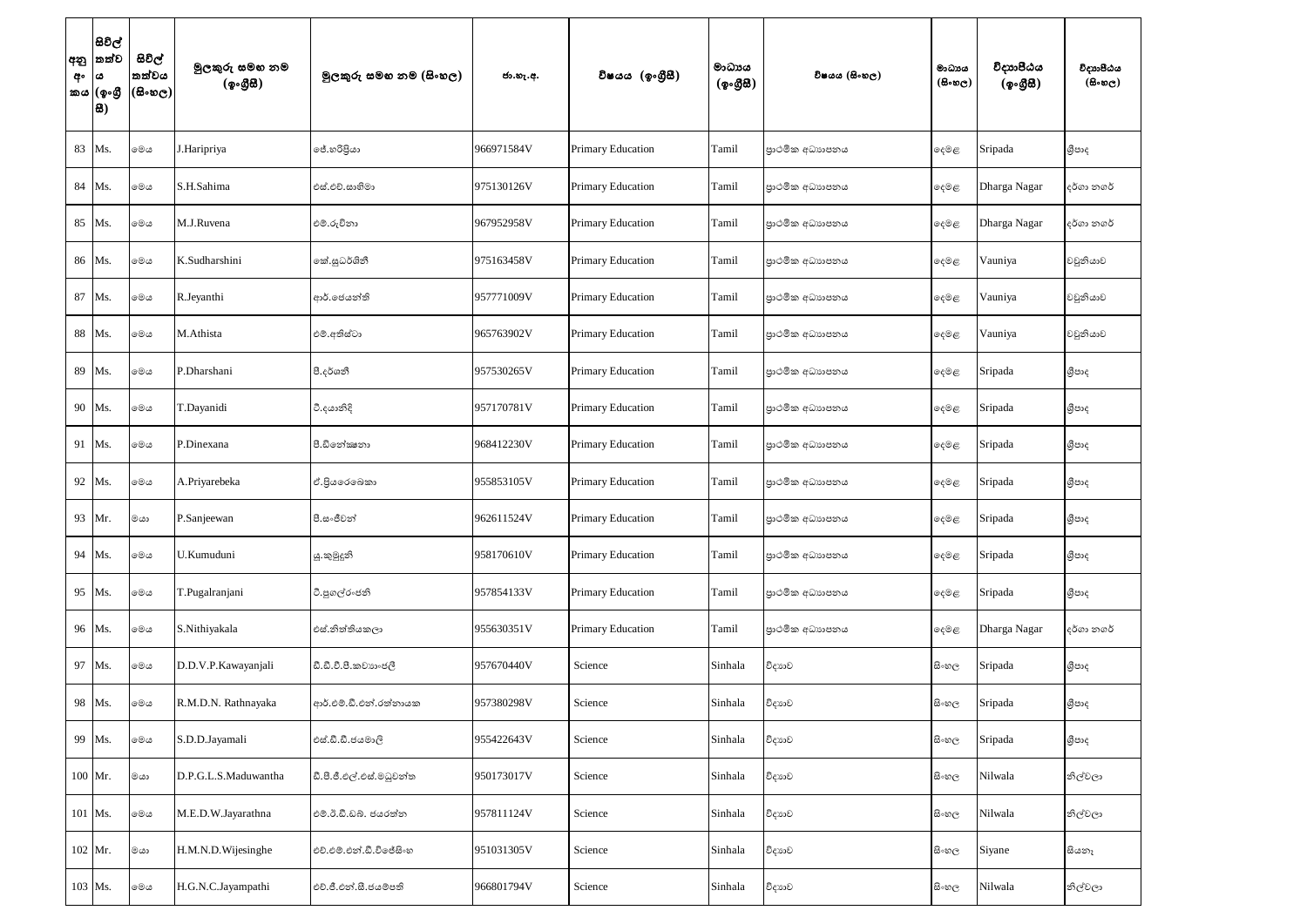| අනු<br>අං | සිවිල්<br>තත්ව<br>ය<br>කය (ඉංගී<br>සි) | සිවිල්<br>තත්වය<br>$(\mathbb{B}\otimes \mathbb{C})$ | මුලකුරු සමහ නම<br>(ඉංගීසි) | මූලකුරු සමහ නම (සිංහල)                   | ජා.හැ.අ.     | විෂයය (ඉංගීසී) | මාධායය<br>(ඉංගීසි) | විෂයය (සිංහල) | මාධායය<br>$(B \circ \omega_C)$ | විදාහපීඨය<br>(ඉංගුිසි) | විදාහපීඨය<br>$(B \circ \mathfrak{v}_C)$ |
|-----------|----------------------------------------|-----------------------------------------------------|----------------------------|------------------------------------------|--------------|----------------|--------------------|---------------|--------------------------------|------------------------|-----------------------------------------|
|           | $104$ Ms.                              | මෙය                                                 | H.A.S.Koshila              | එච්.ඒ ෂෙහානි කෝෂිලා                      | 947301985V   | Science        | Sinhala            | විදාහව        | සි∘හල                          | Nilwala                | නිල්වලා                                 |
|           | 105 Ms.                                | මෙය                                                 | P.M.N.N.Bandara            | පී.එමි.නිලන්ති නන්දනී බන්ඩාර             | 955842588V   | Science        | Sinhala            | විදාහව        | සි∘හල                          | Nilwala                | නිල්වලා                                 |
|           | 106 Ms.                                | මෙය                                                 | J.I.M.De Silva             | ජේ.අයි.එම්. ද සිල්වා.                    | 947912658V   | Science        | Sinhala            | විදාහව        | සිංහල                          | Nilwala                | නිල්වලා                                 |
|           | 107 Ms.                                | මෙය                                                 | H.M.T.Dilhani              | එච්.එම්.ටී. දිල්හානි                     | 948070235V   | Science        | Sinhala            | විදාහව        | සි∘හල                          | Nilwala                | නිල්වලා                                 |
|           | 108 Mr.                                | මයා                                                 | R.M.S.P.Rathnayake         | ආර්.එම්.එස්.පී.රත්නායක                   | 940950597V   | Science        | Sinhala            | විදාහව        | සි∘හල                          | Nilwala                | නිල්වලා                                 |
|           | 109 Mr.                                | මයා                                                 | S.J.M.P.T.M.Weerasinghe    | එස්.ජේ.එම්.පී.ටී.එම්.වීරසිංහ             | 952182188V   | Science        | Sinhala            | විදාහව        | සි∘හල                          | Nilwala                | නිල්වලා                                 |
|           | $110$ Ms.                              | මෙය                                                 | R.M.S.K.Rathnayaka         | ආර්.එම්.එස්.කේ.රත්නායක                   | 965312064V   | Science        | Sinhala            | විදාහව        | සිංහල                          | Nilwala                | නිල්වලා                                 |
|           | 111 Mr.                                | මයා                                                 | N.M.H.K.Nawarathna         | එන්.එම්.එච්.කේ. නවරත්න                   | 941272860V   | Science        | Sinhala            | විදාහව        | සිංහල                          | Nilwala                | නිල්වලා                                 |
|           | $112$ Mr.                              | මයා                                                 | Y.M.M.D.C.Bandara          | වයි.එම්.එම්.ඩී.සී.බණ්ඩාර                 | 199411300909 | Science        | Sinhala            | විදාහව        | සි∘හල                          | Nilwala                | නිල්වලා                                 |
|           | 113 Ms.                                | මෙය                                                 | R.M.G.H Rathnayaka         | ආර්. එම්. ජී. එච්. රත්නායක               | 937711050V   | Science        | Sinhala            | විදාහව        | සිංහල                          | Nilwala                | නිල්වලා                                 |
|           | 114 Mr.                                | මයා                                                 | G.H.S.Hemantha             | ජි.එච්.එස්.හේමන්ත                        | 941111130V   | Science        | Sinhala            | විදාහව        | සි∘හල                          | Nilwala                | නිල්වලා                                 |
|           | 115 Mr.                                | මයා                                                 | M.M.S.M.Menikhitiya        | එම්.එම්.එස්.එම්.මැණික්හිටිය              | 950730145V   | Science        | Sinhala            | විදාහව        | සි∘හල                          | Siyane                 | සියතෑ                                   |
|           | 116 Ms.                                | මෙය                                                 | T.Priya                    | ටී. පියා                                 | 955283287V   | Science        | Tamil              | විදාහව        | දෙමළ                           | Addalaichenai          | අඩ්ඩාලච්චේන                             |
|           | 117 Ms.                                | මෙය                                                 | .M.A.S.Shamila             | එම්.ඒ. සිත්ති ෂාමිලා                     | 956302692V   | Science        | Tamil              | විදාහව        | දෙමළ                           | Addalaichenai          | අඩ්ඩාලව්වේන                             |
|           | 118 Mr.                                | මයා                                                 | C.Sarathbabu               | සී.සරත්බාබු                              | 941313159V   | Science        | Tamil              | විදාහව        | දෙමළ                           | Sripada                | ශීපාද                                   |
|           | 119 Ms.                                | මෙය                                                 | D.M.M.K.Ariyarathna        | ඩී.එම්.එම්.කේ.ආරියරත්න                   | 958203594V   | Science        | English            | විදාහව        | ඉංගීසි                         | Nilwala                | නිල්වලා                                 |
|           | 120 Ms.                                | මෙය                                                 | D.M.Pshadini               | ඩී.එම්. පුශාදනී                          | 967992100V   | Mathematics    | Sinhala            | ගණිතය         | සි∘හල                          | Nilwala                | නිල්වලා                                 |
|           | 121 Ms.                                | මෙය                                                 | H.H.M.Pabasara             | එච්.එච්.එම්. පබසරා                       | 968221140V   | Mathematics    | Sinhala            | ගණිතය         | සි∘හල                          | Nilwala                | නිල්වලා                                 |
|           | 122 Mr.                                | මයා                                                 | S.H.L.C.G.V.Lekamge        | එස්.එච්.එල් චමිඳු ගීත් විහාෂණ<br>ලේකම්ගේ | 940902428V   | Mathematics    | Sinhala            | ගණිතය         | සි∘හල                          | Nilwala                | නිල්වලා                                 |
|           | 123 Mr.                                | මයා                                                 | A.Y.Lankathilaka           | ඒ. යසිරු ලංකාතිලක                        | 962180566V   | Mathematics    | Sinhala            | ගණිතය         | සිංහල                          | Nilwala                | නිල්වලා                                 |
|           | 124 Ms.                                | මෙය                                                 | G.A.D.D.T.Jayarathna       | ජී.ඒ.ඩී.ඩී.ටී. ජයරත්ත                    | 966160403V   | Mathematics    | English            | ගණිතය         | ඉංගීසි                         | Nilwala                | නිල්වලා                                 |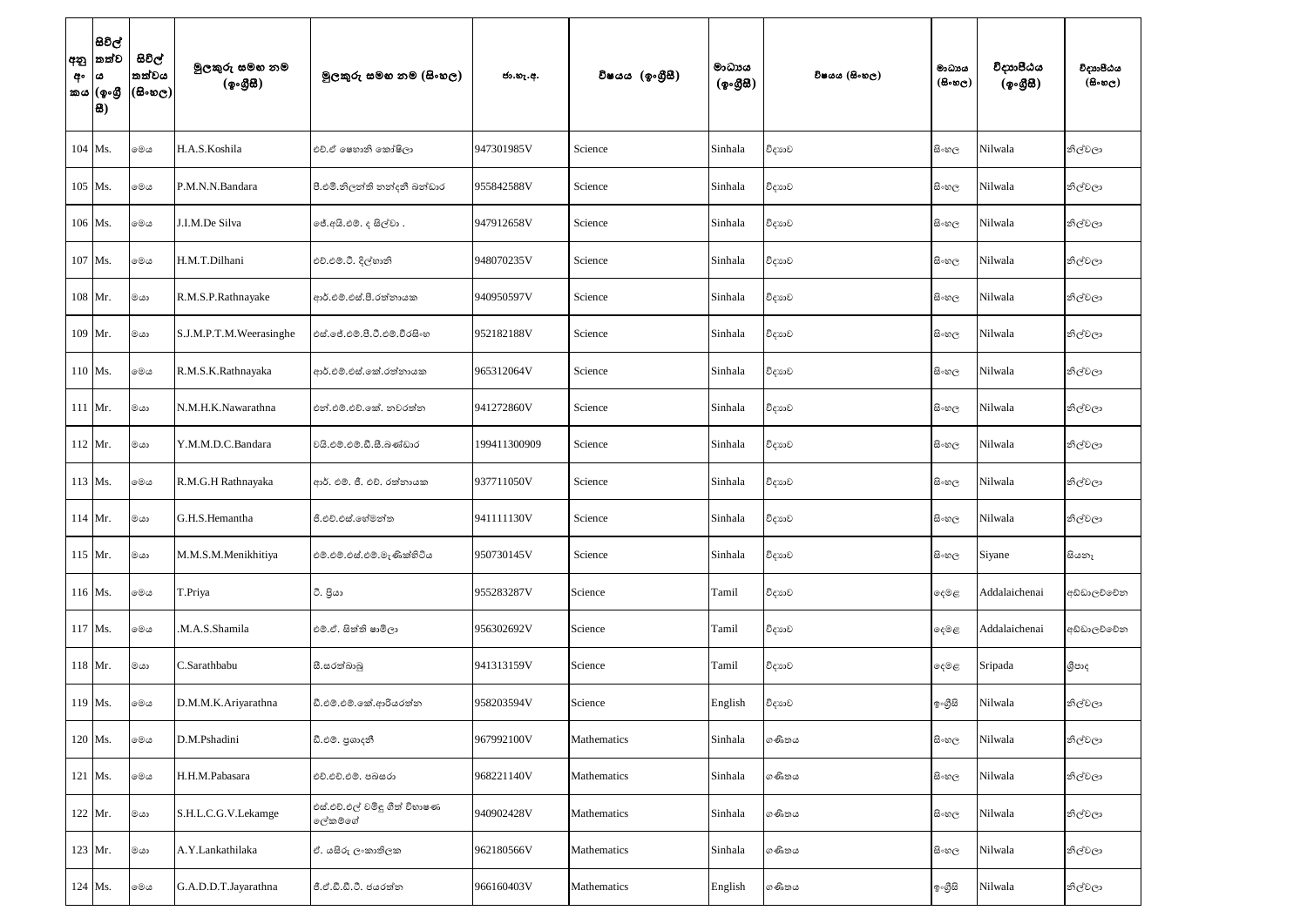| අනු<br>අං | සිවිල්<br>තත්ව<br>ය<br>කය (ඉංගී<br> සි) | සිවිල්<br>තත්වය<br>$(\mathbb{B}\circ\mathfrak{v}_\mathbb{C})$ | මුලකුරු සමහ නම<br>(ඉංගීසී) | මූලකුරු සමහ නම (සිංහල)      | ජා.හැ.අ.     | විෂයය (ඉංගීුසි)    | මාධායය<br>$($ ඉංගීසි $)$ | විෂයය (සිංහල) | මාධායය<br>$(B \circ \mathfrak{v}_C)$ | විදාහපීඨය<br>(ඉංගුිසි)   | විදාහපීඨය<br>$(B \circ \circ \circ)$ |
|-----------|-----------------------------------------|---------------------------------------------------------------|----------------------------|-----------------------------|--------------|--------------------|--------------------------|---------------|--------------------------------------|--------------------------|--------------------------------------|
|           | 125 Ms.                                 | මෙය                                                           | D.D.T. P. Weerathilaka     | ඩී.ඩී.ටී.පී.වීරතිලක .       | 958552815V   | <b>Mathematics</b> | English                  | ගණිතය         | ඉංගුිසි                              | Nilwala                  | නිල්වලා                              |
|           | 126 Ms.                                 | මෙය                                                           | D.M.D.Madhumalee           | විමෙබුම. යී.මමාලි           | 946571571V   | Social Science     | Sinhala                  | සමාජ විදාහව   | සිංහල                                | Sripada                  | ශීපාද                                |
|           | 127 Ms.                                 | මෙය                                                           | D.M.H.E.Disanayaka         | ඩී.එම්.එච්.ඊ.දිසානායක       | 958010290V   | Social Science     | Sinhala                  | සමාජ විදාහව   | සිංහල                                | Sripada                  | ශීපාද                                |
|           | 128 Ms.                                 | මෙය                                                           | N.G.K.R .Gunasiri          | එන්.ජී.කේ.ආර්.ගුනසිරි       | 966213051V   | Social Science     | Sinhala                  | සමාජ විදාහව   | සිංහල                                | Sripada                  | ශීපාද                                |
|           | 129 Ms.                                 | මෙය                                                           | H.M .Shyamalee             | එච්.එම්.ශානමලී              | 967190322V   | Social Science     | Sinhala                  | සමාජ විදාහව   | සිංහල                                | Sripada                  | ශීපාද                                |
|           | 130 Ms.                                 | මෙය                                                           | H.P.M.S.C.Gunasekara       | එච්.පී.එම්.එස්.සී.ගුණසේකර   | 968601881V   | Social Science     | Sinhala                  | සමාජ විදාහව   | සි∘හල                                | Ruhuna                   | රුහුණ                                |
|           | 131 Ms.                                 | මෙය                                                           | R.A.F.Farhana              | ආර්.ඒ.එෆ්.පර්හානා           | 967342734V   | Social Science     | Tamil                    | සමාජ විදාහව   | දෙමළ                                 | Batticaloa               | මඩකලපුව                              |
|           | 132 Mr.                                 | මයා                                                           | R.Sridaran                 | ආර්.ශීදරන්                  | 952004115V   | Social Science     | Tamil                    | සමාජ විදාහව   | දෙමළ                                 | Sripada                  | ශීපාද                                |
|           | 133 Mr.                                 | මයා                                                           | S.P.Kingsly                | එස්.පස්කාල් කිංස්ලි         | 199611303084 | Social Science     | Tamil                    | සමාජ විදාහව   | ෫෧෫                                  | Sripada                  | ශීපාද                                |
|           | 134 Mr.                                 | මයා                                                           | D.S.P.Dikkumburage         | ඩී.එස්.පී.දික්කුඹුරගේ       | 960743334V   | Buddhism           | Sinhala                  | බුද්ධ ධර්මය   | සිංහල                                | Sariputta<br>Dambadeniya | සාරිපුත්ත<br>දඹදෙණිය                 |
|           | 135 Ms.                                 | මෙය                                                           | W.D.N.R.Vimalasiri         | ඩබ්ලිව්.ඩී.එන්.ආර්.විමලසිරි | 967240109V   | Buddhism           | Sinhala                  | බුද්ධ ධර්මය   | සිංහල                                | Sariputta<br>Dambadeniya | සාරිපුත්ත<br>දඹලද <i>ණි</i> ය        |
|           | 136 Ms.                                 | මෙය                                                           | R.D.U.Ranasinghe           | ආර්.ඩී.යු.රණසිංහ            | 956720338V   | Buddhism           | Sinhala                  | බුද්ධ ධර්මය   | සිංහල                                | Sariputta<br>Dambadeniya | සාරිපුත්ත<br>දඹදෙණිය                 |
|           | 137 Ms.                                 | මෙය                                                           | S.A.A. Sewwandi            | එස්. ඒ.අචිනි සෙව්වන්දි      | 975152944V   | Buddhism           | Sinhala                  | බුද්ධ ධර්මය   | සි∘හල                                | Sariputta<br>Dambadeniya | සාරිපුත්ත<br>දඹලද <i>ණි</i> ය        |
|           | 138 Ms.                                 | මෙය                                                           | R.M.I.U.Rathnayake         | ආර්.එම්.අයි.යූ.රත්නායක      | 956630312V   | Buddhism           | Sinhala                  | බුද්ධ ධර්මය   | සි∘හල                                | Sariputta<br>Dambadeniya | සාරිපුත්ත<br>දඹලද <i>ණි</i> ය        |
|           | 139 Mr.                                 | මයා                                                           | H.M.I.D.Herath             | එච්.එම්.අයි.ඩී.හේරත්        | 960082613V   | Buddhism           | Sinhala                  | බුද්ධ ධර්මය   | සි∘හල                                | Sariputta<br>Dambadeniya | සාරිපුත්ත<br>දඹදෙණිය                 |
|           | 140 Rev.                                | මෙහෙණි<br>න්<br>වහන්සේ                                        | M.D Dhammapali Theri       | පූජා මාවෙල දමිතා ධම්මපාලි   | 935474108V   | Buddhism           | Sinhala                  | බුද්ධ ධර්මය   | සි∘හල                                | Sariputta<br>Dambadeniya | සාරිපුත්ත<br>දඹලද <i>ණි</i> ය        |
|           | 141 Ms.                                 | මෙය                                                           | W.M.I.Weerasinghe          | ඩබ්ලිව්.එම්.අයි.වීරසිංහ     | 956353025V   | Buddhism           | Sinhala                  | බුද්ධ ධර්මය   | සිංහල                                | Sariputta<br>Dambadeniya | සාරිපුත්ත<br>දඹදෙණිය                 |
|           | $142$ Rev.                              | නිමි                                                          | Rev.K.Pemananda            | පූජා කෙසෙල්පොත පේමානන්ද     | 881283948V   | Buddhism           | Sinhala                  | බුද්ධ ධර්මය   | සි∘හල                                | Sariputa -<br>Nittambuwa | සාරිපුත්ත -<br>නිවටඹුව               |
|           | 143 Rev.                                | හිමි                                                          | Rev.U.Vijithananda         | පූජා උඩුවර විජිතනන්ද        | 931623982V   | Buddhism           | Sinhala                  | බුද්ධ ධර්මය   | සිංහල                                | Sariputa -<br>Nittambuwa | සාරිපුත්ත -<br>නිවටඹුව               |
|           | 144 REV.                                | නිමි                                                          | Rev.E.Sarada               | පූජා ඇතිමලේ සාරද            | 901953961V   | Buddhism           | Sinhala                  | බුද්ධ ධර්මය   | සි∘හල                                | Sariputa -<br>Nittambuwa | සාරිපුත්ත -<br>නිට්ටඹුව              |
|           | 145 Ms.                                 | මෙය                                                           | K.Gayathri                 | කේ.ගයාතුි                   | 967003417V   | Hindusam           | Tamil                    | හින්දු ධර්මය  | දෙමළ                                 | Vavuniya                 | වවුනියාව                             |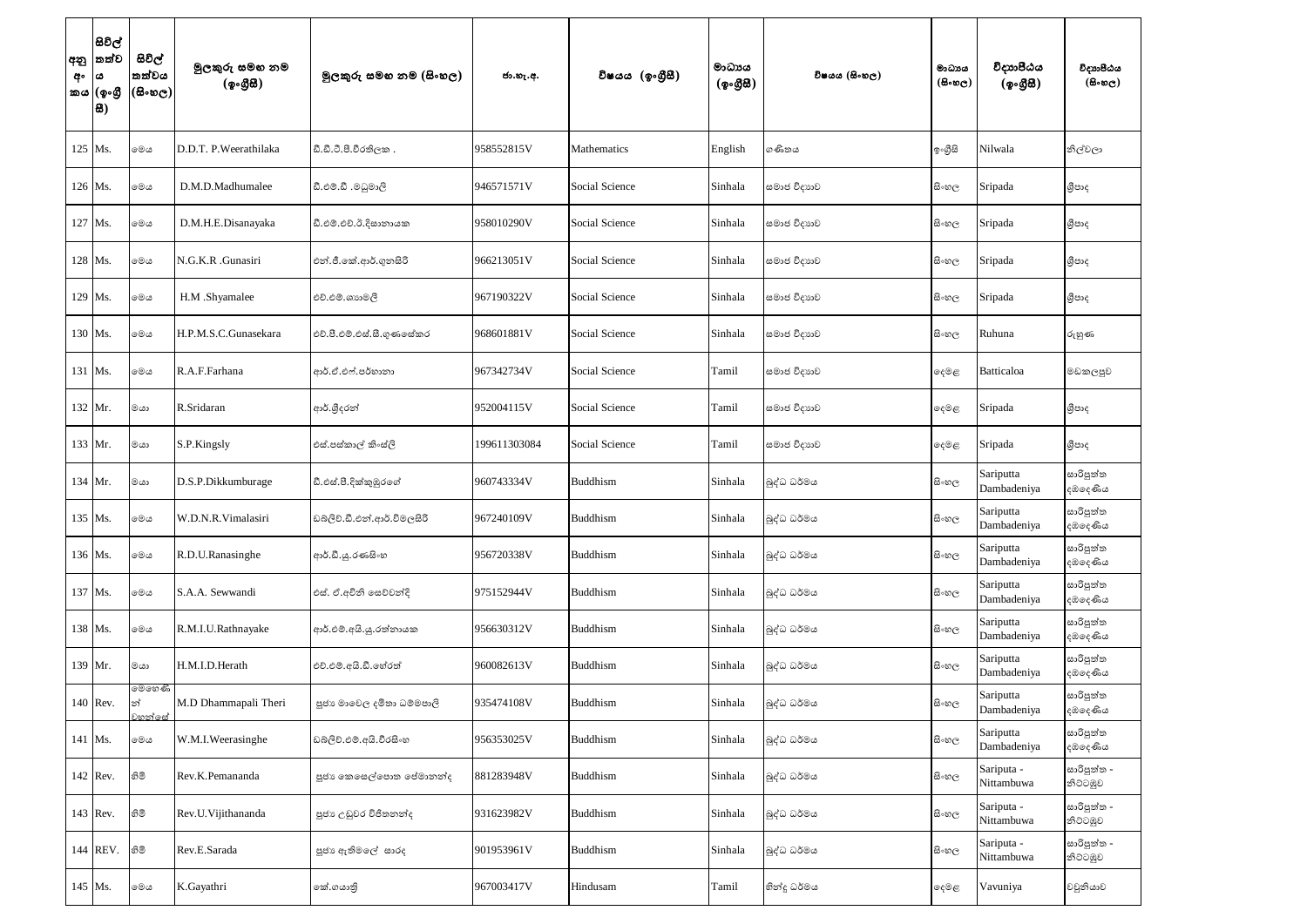| අනු<br>අං<br>කය | සිවිල්<br>තත්ව<br>ය<br>(ඉංගී<br>සි) | සිවිල්<br>තත්වය<br>$(\mathbb{B}\otimes \mathbb{C})$ | මුලකුරු සමහ නම<br>(ඉංගීසී) | මූලකුරු සමහ නම (සිංහල)   | ජා.හැ.අ.     | විෂයය (ඉංගීසී)         | මාධායය<br>(ඉංගීසී) | විෂයය (සිංහල)            | මාධාය<br>$(B \circ \omega_C)$ | විදාාාපීඨය<br>(ඉංගීසී) | විදාහපීඨය<br>$(B \circ \mathfrak{v}_C)$ |
|-----------------|-------------------------------------|-----------------------------------------------------|----------------------------|--------------------------|--------------|------------------------|--------------------|--------------------------|-------------------------------|------------------------|-----------------------------------------|
|                 | 146 Ms.                             | මෙය                                                 | M.Devika                   | එම්.දේවිකා               | 957724760V   | Hindusam               | Tamil              | හින්දු ධර්මය             | දෙමළ                          | Vavuniya               | වවුනියාව                                |
|                 | 147 Ms.                             | මෙය                                                 | M.F.Simla                  | එම්.ෆාතිමා සිම්ලා        | 967793361V   | Islam                  | Tamil              | ඉස්ලාම්                  | ඈමළ                           | Addalaichenai          | අඩ්ඩාලච්චේන                             |
|                 | 148 Mr.                             | මයා                                                 | M.B.M.Husain               | එම්.බී.මුහම්මදු හු ෙෙසන් | 199503903602 | Islam                  | Tamil              | ඉස්ලාම්                  | ෫ෙළ                           | Addalaichenai          | අඩ්ඩාලච්චේන                             |
|                 | 149 Ms.                             | මෙය                                                 | M.A.F.Safaya               | එම්.ඒ.ෆාතිමා සෆායා       | 966323418V   | Islam                  | Tamil              | ඉස්ලාම්                  | ෫ෙළ                           | Addalaichenai          | අඩ්ඩාලච්චේන                             |
| 150 Ms.         |                                     | මෙය                                                 | S.Jebaseeli                | එස්.ජෙබසීලි              | 967250643V   | Christianity           | Tamil              | කිස්තියානි/ කතෝලික ධර්මය | ඈමළ                           | Vavuniya               | වවුනියාව                                |
| 151 Ms.         |                                     | මෙය                                                 | A.M.R. Aththanayaka        | ඒ.එම්.ආර්.අත්තනායක       | 957570356V   | First Language Sinhala |                    | පළමුබස සිංහල             |                               | Peradeniya             | පේරාදෙණිය                               |
|                 | 152 Ms.                             | මෙය                                                 | D.M.S. Dissanayaka         | ඩී.එම්.එස්.දිසානායක      | 948440318V   | First Language Sinhala |                    | පළමුබස සිංහල             |                               | Peradeniya             | පේරාදෙණිය                               |
| 153 Ms.         |                                     | මෙය                                                 | H.T.S.S. Gunasekara        | එච්.ටී.එස්.එස්.ගුණසේකර   | 947081306V   | First Language Sinhala |                    | පළමුබස සිංහල             |                               | Peradeniya             | පේරාදෙණිය                               |
|                 | 154 Ms.                             | මෙය                                                 | M.V.D.M. Vithanage         | එම්.වී.ඩී.එම්.විතානගේ    | 966652705V   | First Language Sinhala |                    | පළමුබස සිංහල             |                               | Peradeniya             | පේරාදෙණිය                               |
| 155 Ms.         |                                     | මෙය                                                 | K.M.C.A. Bandara           | කේ.එම්.සී.ඒ.බන්ඩාර       | 957740332V   | First Language Sinhala |                    | පළමුබස සිංහල             |                               | Peradeniya             | පේරාදෙණිය                               |
|                 | 156 Ms.                             | මෙය                                                 | S. Kodithuwakku            | එස්.කොඩිතුවක්කු          | 945753005V   | First Language Sinhala |                    | පළමුබස සිංහල             |                               | Peradeniya             | පේරාදෙණිය                               |
|                 | 157 Ms.                             | මෙය                                                 | Chandrawathy. R.M          | ආර්. එම්. චන්දුවතී       | 958360371V   | Frist Language Tamil   |                    | පළමුබස දෙමළ              |                               | Dharga Nagar           | දර්ගා නගර්                              |
|                 | 158 Ms.                             | මෙය                                                 | Sakira .M.U.U              | එම්. යූ.යූ. ශාකිරා       | 958373805V   | Frist Language Tamil   |                    | පළමුඛස දෙමළ              |                               | Dharga Nagar           | දර්ගා නගර්                              |
|                 | 159 Ms.                             | මෙය                                                 | Stella Ushani .S           | එස්. ස්ටෙලා උෂානි        | 965873430V   | Frist Language Tamil   |                    | පළමුබස දෙමළ              |                               | Dharga Nagar           | දර්ගා නගර්                              |
|                 | 160 Ms.                             | මෙය                                                 | Shafna M.A.F               | එම්.ඒ.එෆ්.ශෆ්නා          | 966151692V   | Frist Language Tamil   |                    | පළමුඛස දෙමළ              |                               | Dharga Nagar           | දර්ගා නගර්                              |
|                 | 161 Ms.                             | මෙය                                                 | Fathima Najasa .C.M        | සී.එම්.එෆ්.නජාසා         | 965873490V   | Frist Language Tamil   |                    | පළමුබස දෙමළ              |                               | Dharga Nagar           | දර්ගා නගර්                              |
|                 | 162 Ms.                             | මෙය                                                 | K.Manoja                   | කේ . මනෝජා               | 966462302V   | Frist Language Tamil   |                    | පළමුබස දෙමළ              |                               | Dharga Nagar           | දර්ගා නගර්                              |
|                 | 163 Ms.                             | මෙය                                                 | Fathima Shahra .M.F        | එම්. එෆ්. එෆ්. සහ්රා     | 975302601V   | Frist Language Tamil   |                    | පළමුබස දෙමළ              |                               | Dharga Nagar           | දර්ගා නගර්                              |
|                 | 164 Ms.                             | මෙය                                                 | S.Kugani                   | එස්.කුගනි                | 958413955V   | Frist Language Tamil   |                    | පළමුඛස දෙමළ              |                               | Sripada                | ශීපාද                                   |
|                 | 165 Ms.                             | මෙය                                                 | K.Pangayar Chelvi          | කේ.පංගයර්වෙල්වි          | 955552636V   | Frist Language Tamil   |                    | පළමුඛස දෙමළ              |                               | Sripada                | ශීපාද                                   |
|                 | 166 Ms.                             | මෙය                                                 | M.Anusha                   | එම්.අනූෂා                | 957892442V   | Frist Language Tamil   |                    | පළමුබස දෙමළ              |                               | Sripada                | ශීපාද                                   |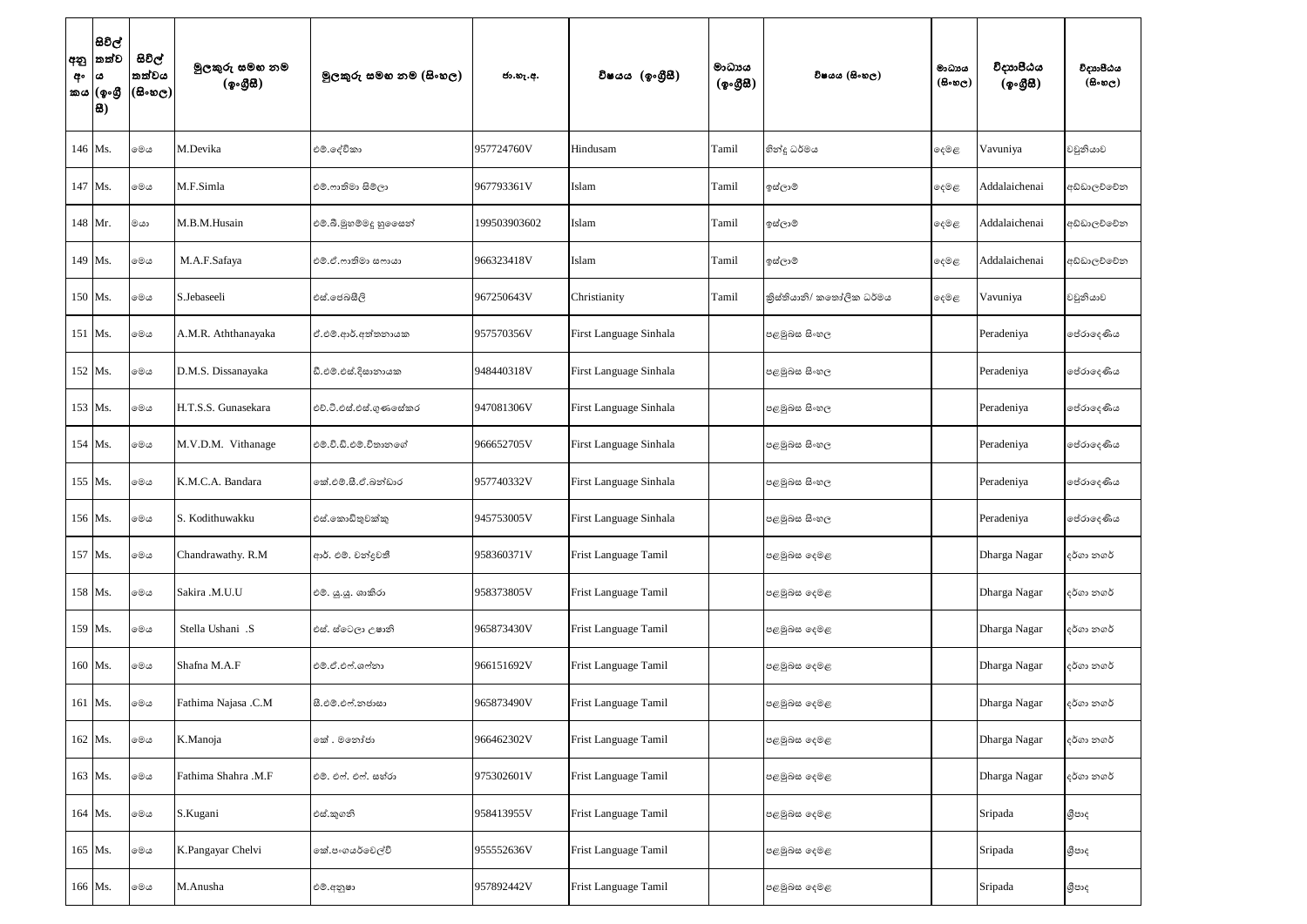| අනු<br>අං | සිවිල්<br>තත්ව<br>ය<br>කය (ඉංගී<br>සි) | සිවිල්<br>තත්වය<br>$(\mathbb{B}\circ\mathfrak{v}_\mathbb{C})$ | මුලකුරු සමහ නම<br>(ඉංගීසි) | මූලකුරු සමහ නම (සිංහල)                        | ජා.හැ.අ.   | විෂයය (ඉංගීසී)              | මාධායය<br>(ඉංගීසි) | විෂයය (සිංහල) | මාධායය<br>$(B \circ \omega_C)$ | විදාහපීඨය<br>(ඉංගුිසි) | විදාහපීඨය<br>$(5 \circ \circ \circ)$ |
|-----------|----------------------------------------|---------------------------------------------------------------|----------------------------|-----------------------------------------------|------------|-----------------------------|--------------------|---------------|--------------------------------|------------------------|--------------------------------------|
|           | 167 Mr.                                | මයා                                                           | N.Kiruban                  | එන්.කිරුබන්                                   | 940791138V | <b>Frist Language Tamil</b> |                    | පළමුබස දෙමළ   |                                | Sripada                | ශීපාද                                |
|           | 168 Ms.                                | මෙය                                                           | B.Kokilawadani             | බී.කෝකිලවදනි                                  | 968071130V | Frist Language Tamil        |                    | පළමුඛස දෙමළ   |                                | Sripada                | ශීපාද                                |
|           | 169 Ms.                                | මෙය                                                           | N.Venpriya                 | එන්.වෙන්දියා                                  | 965363149V | Frist Language Tamil        |                    | පළමුඛස දෙමළ   |                                | Sripada                | ශීපාද                                |
|           | 170 Ms.                                | මයා                                                           | S.Sampathkumar             | එස්.සම්පත්කුමාර්                              | 960061233V | Frist Language Tamil        |                    | පළමුබස දෙමළ   |                                | Sripada                | ශීපාද                                |
|           | 171 Ms.                                | මෙය                                                           | M.H. Menushi Chamika       | එම්. එච්. මෙනුෂි චාමිකා                       | 947823752V | English                     | English            | ඉංගීසි        | ඉංගීසි                         | Pasdunrata             | පස්දුන්රට                            |
|           | 172 Ms.                                | මෙය                                                           | P.A.D.C.S.<br>Piyathilaka  | පී.ඒ.ඩී.චමිතා සිසිලක්ෂි පියතිලක               | 966741040V | English                     | English            | ඉංගීසි        | ඉංගීසි                         | Peradeniya             | ජේරාදෙණිය                            |
|           | 173 Ms.                                | මෙය                                                           | T.H.T.Prasadi              | ටී.එච්.ටී.පුශාදි                              | 966262915V | English                     | English            | ඉංගීසි        | ඉංගීසි                         | Peradeniya             | ජේරාදෙණිය                            |
|           | $174$ Ms.                              | මෙය                                                           | P.K .Charitha              | පී.කේ.චරිතා                                   | 946412520V | English                     | English            | ඉංගීසි        | ඉංගුිසි                        | Peradeniya             | පේරාදෙණිය                            |
|           | 175 Ms.                                | මෙය                                                           | W.M.V.M.M Senavirathna     | ඩබ්ලිව්.එම්.වී.එම්.එම්.සෙනවිරත්ත.             | 966880295V | English                     | English            | ඉ∘ගුිසි       | ඉංගුිසි                        | Peradeniya             | පේරාදෙණිය                            |
|           | 176 Mr.                                | මයා                                                           | S.M. Ashmeer               | එස්.එම්.අෂ්මීර්                               | 951220272V | English                     | English            | ඉ∘ගුිසි       | ඉංගීසි                         | Peradeniya             | පේරාදෙණිය                            |
|           | 177 Ms.                                | මෙය                                                           | R.M.U.H.H.Rathnayake       | ආර්.එම්.ශූ.එච්.එච්.රත්නායක                    | 957030602V | English                     | English            | ඉංගීසි        | ඉංගීසි                         | Pasdunrata             | පස්දූන්රට                            |
|           | 178 Mr.                                | මයා                                                           | K.M.A.I.S.Katugaha         | කේ.එම්.ඒ.අයි.එස්.කටුගහ                        | 951572101V | English                     | English            | ඉංගුිසි       | ඉංගීසි                         | Peradeniya             | ජේරාදෙණිය                            |
|           | 179 Ms.                                | මෙය                                                           | R.M.M.L. Dayananda         | ආර්.එම්.එම්.එල්.දයානන්ද                       | 968143107V | English                     | English            | ඉංගුිසි       | ඉංගීසි                         | Peradeniya             | පේරාදෙණිය                            |
|           | 180 Ms.                                | මෙය                                                           | R.M.Nilanthi               | ආර්.එම්. නිලන්ති                              | 956873355V | English                     | English            | ඉංගීසි        | ඉංගීසි                         | Peradeniya             | පේරාදෙණිය                            |
|           | 181 Ms.                                | මෙය                                                           | L.H.P.M.Deshamala          | එල්.එච්.පී.එම්.දේශමාලා                        | 968314599V | English                     | English            | ඉංගීසි        | ඉංගීසි                         | Pasdunrata             | පස්දුන්රට                            |
|           | 182 Ms.                                | මෙය                                                           | G.H.W.M.S.S.Udayangani.    | ජී.එච්.ඩබ්ලිව් .එම්. සදමිණි සිතාරා<br>උදයංගනී | 936362060V | English                     | English            | ඉංගීසි        | ඉංගීසි                         | Pasdunrata             | පස්දුන්රට                            |
|           | 183 Ms.                                | මෙය                                                           | J.M.R.L. Premasundara      | ේ .එම්.ආර්.එල්.ජේමසුන්දර                      | 947022555V | English                     | English            | ඉංගීසි        | ඉංගීසි                         | Pasdunrata             | පස්දුන්රට                            |
|           | 184 Ms.                                | මෙය                                                           | W.D.N.J. Jayathissa        | ඩබ්ලිව් ඩී එන් ජේ ජයතිස්ස                     | 955621905V | English                     | English            | ඉංගීසි        | ඉංගීසි                         | Pasdunrata             | පස්දුන්රට                            |
|           | 185 Ms.                                | මෙය                                                           | T.P.C.S. Prasanthika       | ටී.පී.සී.සජානී පුසත්තිකා                      | 955772083V | English                     | English            | ඉංගීසි        | ඉ∘ගුිසි                        | Pasdunrata             | පස්දුන්රට                            |
|           | 186 Ms.                                | මෙය                                                           | M. M. U. Ishani            | එම්. එම්. උදේෂා ඉෂාණි                         | 968641522V | English                     | English            | ඉංගුිසි       | ඉංගීසි                         | Pasdunrata             | පස්දුන්රට                            |
|           | 187 Mr.                                | මයා                                                           | G.A.N.M.Hemachandra        | ජී.ඒ.එන්.එම්.හේමචන්දු                         | 963403623V | English                     | English            | ඉංගීසි        | ඉංගීසි                         | Pasdunrata             | පස්දුන්රට                            |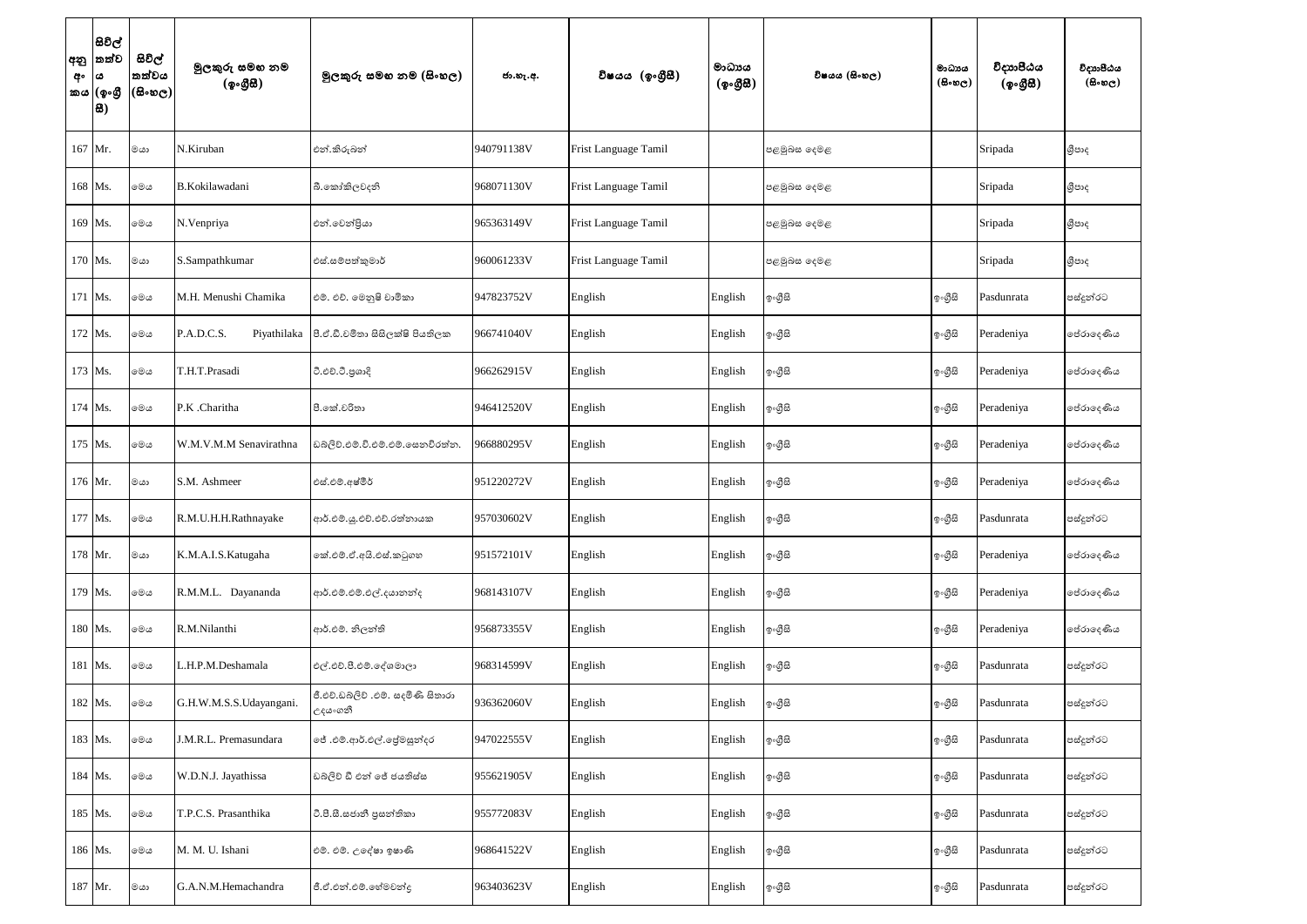| අනු<br>අං | සිවිල්<br>තත්ව<br>ය<br>කය (ඉංගී<br> සි) | සිවිල්<br>තත්වය<br>$(\mathbb{B}\circ\mathfrak{v}_\mathbb{C})$ | මුලකුරු සමහ නම<br>(ඉංගීසී) | මූලකුරු සමහ නම (සිංහල)                     | ජා.හැ.අ.     | විෂයය (ඉංගීුසි)           | මාධායය<br>$(\phi \circ \mathcal{B} \mathcal{B})$ | විෂයය (සිංහල)    | මාධාය<br>$(B \circ \omega_C)$ | විදාහපීඨය<br>(ඉංගුිසි) | විදාහපීඨය<br>$(B \circ \mathfrak{v}_C)$ |
|-----------|-----------------------------------------|---------------------------------------------------------------|----------------------------|--------------------------------------------|--------------|---------------------------|--------------------------------------------------|------------------|-------------------------------|------------------------|-----------------------------------------|
|           | 188 Ms.                                 | මෙය                                                           | M.L.A.S.Kanchana           | එම්.එල්.ඒ. සඳුනි කාන්චනා                   | 965182802V   | English                   | English                                          | ඉංගුිසි          | ඉංගුිසි                       | Pasdunrata             | පස්දුන්රට                               |
|           | 189 Ms.                                 | මෙය                                                           | K.P. Muthumali             | කේ.පී.මුතුමාලී                             | 966353813V   | English                   | English                                          | ඉංගුිසි          | ඉංගුිසි                       | Pasdunrata             | පස්දුන්රට                               |
|           | 190 Ms.                                 | මෙය                                                           | Gunathilake A.A.G.I.S      | ඒ.ඒ.ජී. ඉරේෂිකා සේතාලී ගුණතිලක. 947142364v |              | English                   | English                                          | ඉංගීසි           | ඉංගුිසි                       | Mahaweli               | මහවැලි                                  |
|           | 191 Ms.                                 | මෙය                                                           | Rathnayake, R.M.B.D.       | ආර්.එම්.බී.ඩී. රත්නායක                     | 937951566V   | English                   | English                                          | ඉංගුිසි          | ඉංගුිසි                       | Mahaweli               | මහවැලි                                  |
|           | 192 Ms.                                 | මෙය                                                           | R.M.B.P. Kulathunga        | ආර්. එම්. බී. පී. කුලතුංග                  | 935371058V   | English                   | English                                          | ඉංගුිසි          | ඉංගුිසි                       | Pasdunrata             | පස්දුන්රට                               |
|           | 193 Mr.                                 | මෙය                                                           | D. H. K. D. Chathuri       | ඩී.එච්.කේ.ඩී.චතුරි                         | 898472884V   | English                   | English                                          | ඉංගුිසි          | ඉංගුිසි                       | Pasdunrata             | පස්දුන්රට                               |
|           | 194 Ms.                                 | මෙය                                                           | R.M.D.M.Shashikala         | ආර්.එම්.ඩි.එම්.ශශිකලා                      | 966092190V   | Art                       | Sinhala                                          | චිතු             | සි∘හල                         | Wayamba                | වයඹ                                     |
|           | 195 Mr.                                 | මයා                                                           | B.M.G.C.I. Bandara         | බී.එම්.ගයාන් චන්දික ඉදුනිල් බංඩාර          | 951690201V   | Art                       | Sinhala                                          | චිතු             | සි∘හල                         | Wayamba                | වයඹ                                     |
|           | 196 Mr.                                 | මයා                                                           | M.E.M.Salman               | එම්.ඊ.එම්.සල්මාන්                          | 960750934V   | Art                       | Tamil                                            | චිතු             | ඈමළ                           | Jaffna                 | යාපනය                                   |
|           | 197 Mr.                                 | මයා                                                           | .Prasanthan                | එල්.පුශාන්තන්                              | 199411704124 | Art                       | Tamil                                            | චිනු             | ඈමළ                           | Sripada                | ශීපාද                                   |
|           | 198 Ms.                                 | මෙය                                                           | T.Kirubashini              | ටී.කිරුහාෂිනි                              | 955051246V   | Art                       | Tamil                                            | චිනු             | ෫෧෫                           | Sripada                | ශීපාද                                   |
|           | 199 Ms.                                 | මෙය                                                           | G.Mery Jenita              | ජී.මෙරි ජෙනිටා                             | 967921840V   | Art                       | Tamil                                            | විනු             | දෙමළ                          | Sripada                | ශීපාද                                   |
|           | 200 Ms.                                 | මෙය                                                           | R. Gayathri                | ආර්. ගයානී                                 | 965491350V   | Art                       | Tamil                                            | චිතු             | දෙමළ                          | Batticaloa             | මඩකලපුව                                 |
|           | 201 Ms.                                 | මෙය                                                           | S.A.Fathima Akeela         | එස් .ඒ.ෆාතිමා අකීලා                        | 966533340V   | Art                       | Tamil                                            | චිතු             | දෙමළ                          | Batticaloa             | මඩකලපුව                                 |
|           | 202 Ms.                                 | මෙය                                                           | Priyadarshanie, M.K.H.N.   | එම්.කේ.එච්.එන්.පියදර්ශනී                   | 968280309V   | <b>Oriental Dancing</b>   | Sinhala                                          | පෙරදිග නර්තනය    | සි∘හල                         | Mahaweli               | මහවැලි                                  |
|           | 203 Ms.                                 | මෙය                                                           | W.A.P.Sandarukshi          | ඩබ්ලිව්.ඒ.පියුමි සඳුරුක්ෂි                 | 967852260V   | <b>Oriental Music</b>     | Sinhala                                          | පෙරදිග සංගීතය    | සි∘හල                         | Wayamba                | වයඹ                                     |
|           | 204 Mr.                                 | මයා                                                           | Weerasinghe, W.M.R.K.      | ඩබ්.එම්.රවින්දු කරුණාසේන වීරසිංහ           | 961770190V   | <b>Oriental Music</b>     | Sinhala                                          | පෙරදිග සංගීතය    | සි∘හල                         | Mahaweli               | මහවැලි                                  |
|           | 205 Ms.                                 | මෙය                                                           | S.Selvamery                | එස්.සෙල්වමේරි                              | 968591452V   | <b>Carnatic Music</b>     | Tamil                                            | කර්ණාටක සංගීතය   | ෫෧෫                           | Sripada                | ශීපාද                                   |
|           | 206 Ms.                                 | මෙය                                                           | Erandani H.M.I             | එච්.එම්.අයි.එරත්දනී                        | 968431137V   | Drama & Theatre           | Sinhala                                          | නාටා හා රංග කලාව | සි∘හල                         | Mahaweli               | මහවැලි                                  |
|           | 207 Ms.                                 | මෙය                                                           | Sandamali, W.I             | ඩබලිව්.අයි.සදමාලි                          | 967392367V   | Drama & Theatre           | Sinhala                                          | නාටා හා රංග කලාව | සිංහල                         | Mahaweli               | මහවැලි                                  |
|           | 208 Ms.                                 | මෙය                                                           | H.G.P. Ranahansi           | එච්.ජී.පී.රණහංසි                           | 966233052V   | <b>Physical Education</b> | Sinhala                                          | ශාරීරික අධාහපනය  | සි∘හල                         | Uva                    | ඌව                                      |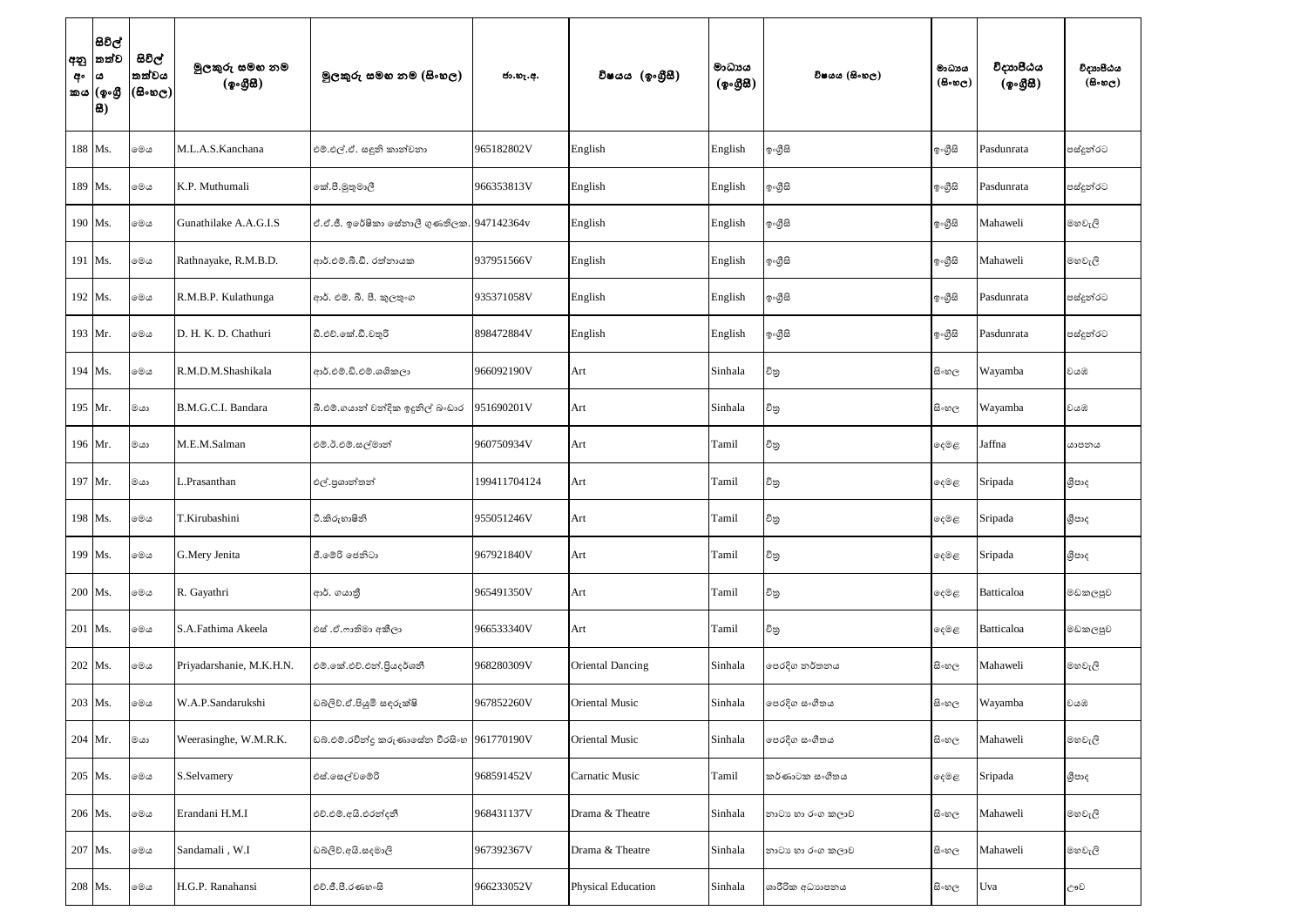| අනු<br>අං | සිවිල්<br> තත්ව<br>ය<br>කය (ඉංගී<br> සි) | සිවිල්<br>තත්වය<br>(සිංහල) | මුලකුරු සමහ නම<br>(ඉංගීසී) | මූලකුරු සමහ නම (සිංහල)        | ජා.හැ.අ.     | විෂයය (ඉංගීුසී)           | මාධායය<br>(ඉංගීසී) | විෂයය (සිංහල)   | මාධාය<br>$(B \circ \omega_C)$ | විදාාපීඨය<br>(ඉංගීසි) | විදාහපීඨය<br>$(5 \circ \circ \circ)$ |
|-----------|------------------------------------------|----------------------------|----------------------------|-------------------------------|--------------|---------------------------|--------------------|-----------------|-------------------------------|-----------------------|--------------------------------------|
|           | 209 Mr.                                  | මයා                        | S.M.S.D.Samarakoon         | එස්.එම්.එස්.ඩී.සමරකෝන්        | 961783526V   | <b>Physical Education</b> | Sinhala            | ශාරීරික අධාහපනය | සි∘හල                         | Uva                   | ඌව                                   |
|           | 210 Ms.                                  | මෙය                        | R.B.A.S.R.Manike           | ආර්.බී.ඒ.එස්.ආර්.මැණිකේ       | 199572600101 | <b>Physical Education</b> | Sinhala            | ශාරීරික අධාහපනය | සිංහල                         | Uva                   | ඌව                                   |
|           | 211 Ms.                                  | මෙය                        | W.S.N.M.Soysa              | ඩබ්. එස්. එන්. එම්. සොයිසා    | 958052936V   | <b>Physical Education</b> | Sinhala            | ශාරීරික අධාහපනය | සි∘හල                         | Uva                   | ඌව                                   |
|           | $212$ Ms.                                | මෙය                        | S.A.I.H.Jayarathna         | එස්.ඒ.අයි.එච්. ජයරත්න         | 967322032V   | <b>Physical Education</b> | Sinhala            | ශාරීරික අධාහපනය | සි∘හල                         | Uva                   | ඌව                                   |
|           | 213 Ms.                                  | මෙය                        | J.P.Nirmani                | ්පේ.පි.නිර්මාණි               | 966531894V   | <b>Physical Education</b> | Sinhala            | ශාරීරික අධාහපනය | සිංහල                         | Uva                   | ඌව                                   |
|           | $214$ Ms.                                | මෙය                        | P.S.M.M.Abeysinghe         | පී.එස්.එම්.එම්.අබේසිංහ        | 975060993V   | <b>Physical Education</b> | Sinhala            | ශාරීරික අධාහපනය | සිංහල                         | Uva                   | ඌව                                   |
|           | $215$ Ms.                                | මෙය                        | V.L.R.P.N Wijewardhana     | වී.එල්.ආර්.පී එන්.විජේවර්ධන   | 958271590V   | <b>Physical Education</b> | Sinhala            | ශාරීරික අධාහපනය | සිංහල                         | Uva                   | ඌව                                   |
|           | 216 Mr.                                  | මයා                        | K.A.P.K.Wijerathna         | කේ. ඒ. පුසාද් කුමාර විජේරත්න  | 950842547V   | <b>Physical Education</b> | Sinhala            | ශාරීරික අධාහපනය | සි∘හල                         | Uva                   | ඌව                                   |
|           | 217 Ms.                                  | මෙය                        | R.M.U.L.Kumari             | ආර්.එම්.ශූ.එල්.කුමාරි.        | 966111569V   | <b>Physical Education</b> | Sinhala            | ශාරීරික අධාහපනය | සි∘හල                         | Uva                   | ඌව                                   |
|           | 218 Ms.                                  | මෙය                        | H.A.N.S.Jayarathna         | එච්.ඒ.නදීකා සංජීවනි ජයරත්න    | 938391629V   | <b>Physical Education</b> | Sinhala            | ශාරීරික අධාහපනය | සි∘හල                         | Ruhuna                | රුහුණ                                |
|           | 219 Mr.                                  | මයා                        | J.M.M.P. Jayasinghe        | ේ.එම් මහේෂ් පුසන්න ජයසිංහ     | 952980920V   | <b>Physical Education</b> | Sinhala            | ශාරීරික අධාහපනය | සි∘හල                         | Uva                   | ඌව                                   |
|           | 220 Ms.                                  | මෙය                        | K.M.P.Dilshani             | කේ.එම්.පි.දිල්ෂානි            | 965900861V   | <b>Physical Education</b> | Sinhala            | ශාරීරික අධාහපනය | සිංහල                         | Uva                   | ඌව                                   |
|           | 221 Ms.                                  | මෙය                        | K.W.D Sandalanka           | කේ.ඩබ්ලිව්.ඩී.සඳලංකා          | 956270669V   | <b>Physical Education</b> | Sinhala            | ශාරීරික අධාහපනය | සි∘හල                         | Ruhuna                | රුහුණ                                |
|           | 222 Mr.                                  | මයා                        | I.P.I.R.Senadeera          | අයි.පි ඉන්දික රුවන් සේනාධීර   | 940062853V   | <b>Physical Education</b> | Sinhala            | ශාරීරික අධාහපනය | සි∘හල                         | Uva                   | ඌව                                   |
|           | 223 Ms.                                  | මෙය                        | S.M.D.G.K.Samarakoon       | එස්. එම්. ඩී. ජි. කේ. සමරකෝන් | 966291362V   | <b>Physical Education</b> | Sinhala            | ශාරීරික අධාහපනය | සි∘හල                         | Uva                   | ඌව                                   |
|           | 224 Ms.                                  | මෙය                        | M.P.D.M.D.Karunarathna     | එම්.පී.ඩී.එම්.ඩී.කරුණාරත්ත    | 958201389V   | <b>Physical Education</b> | Sinhala            | ශාරීරික අධාහපනය | සි∘හල                         | Uva                   | ඌව                                   |
|           | 225 Ms.                                  | මෙය                        | K.M.S.U.Gunasena           | කේ. එම්. එස්. යු. ගුණසේන      | 966740493V   | <b>Physical Education</b> | Sinhala            | ශාරීරික අධාහපනය | සිංහල                         | Uva                   | ඌව                                   |
|           | 226 Mr.                                  | මයා                        | W.D Saranga                | ඩබ්ලිව්.ඩී සාරංග              | 199318802988 | <b>Physical Education</b> | Sinhala            | ශාරීරික අධාහපනය | සි∘හල                         | Nilwala               | නිල්වලා                              |
|           | 227 Ms.                                  | මෙය                        | W.N.M.Abewardana           | වගගේ නිශාරා මදුශානි අබේවර්දන  | 915863230V   | <b>Physical Education</b> | Sinhala            | ශාරීරික අධාහපනය | සි∘හල                         | Uva                   | ඌව                                   |
|           | 228 Mr.                                  | මයා                        | M.M.M.Mubeen               | එම්.එම්.එම්.මූබීන්            | 961601371V   | <b>Physical Education</b> | Tamil              | ශාරීරික අධාහපනය | දෙමළ                          | Batticaloa            | මඩකලපුව                              |
|           | 229 Mr.                                  | මයා                        | N. Rishan                  | එන්.රිෂාන්                    | 960352920V   | <b>Physical Education</b> | Tamil              | ශාරීරික අධාහපනය | දෙමළ                          | Batticaloa            | මඩකලපුව                              |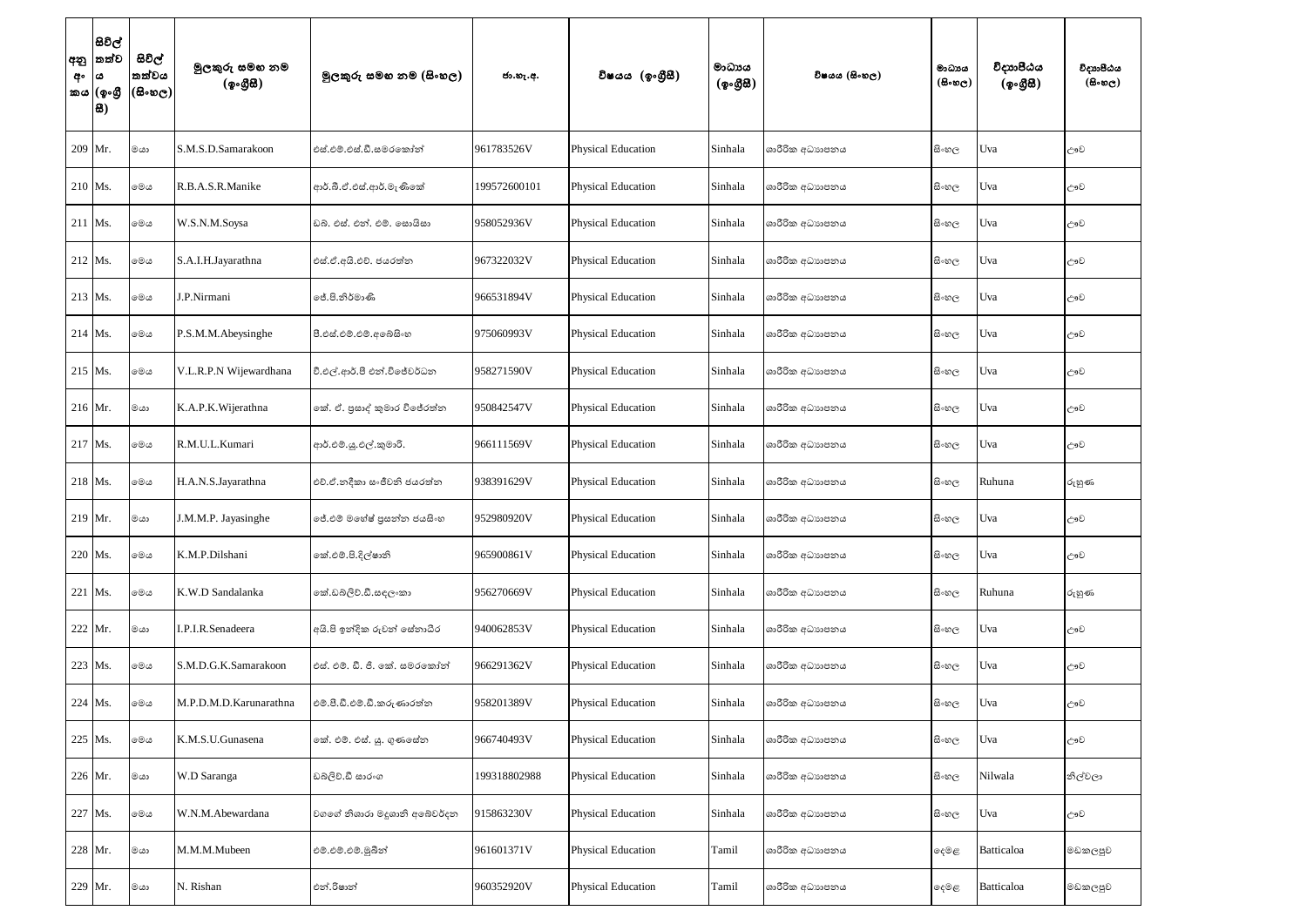| අනු<br>අං<br>කය | සිවිල්<br>තත්ව<br>ය<br>(ඉංගී<br>ස) | සිවිල්<br>තත්වය<br>$(\mathbb{B}\otimes \mathbb{C})$ | මුලකුරු සමහ නම<br>(ඉංගීසී) | මූලකුරු සමහ නම (සිංහල)       | ජා.හැ.අ.   | විෂයය (ඉංගීුසි)                                 | මාධායය<br>$($ ඉංගීසි $)$ | විෂයය (සිංහල)                | මාධාය<br>$(B \circ \mathfrak{v}_C)$ | විදාාාපීඨය<br>(ඉංගුිසි) | විදාහපීඨය<br>$($ සිංහල) |
|-----------------|------------------------------------|-----------------------------------------------------|----------------------------|------------------------------|------------|-------------------------------------------------|--------------------------|------------------------------|-------------------------------------|-------------------------|-------------------------|
|                 | 230 Mr.                            | මයා                                                 | M. Ketheeswaran            | එම්.කේදීස්වරන්               | 950160764V | <b>Physical Education</b>                       | Tamil                    | ශාරීරික අධාහපනය              | ඈමළ                                 | Batticaloa              | මඩකලපුව                 |
|                 | $231$ Mr.                          | මයා                                                 | T.Karthik                  | ටී. කාර්තික්                 | 961592275V | <b>Physical Education</b>                       | Tamil                    | ශාරීරික අධාහපනය              | දෙමළ                                | Batticaloa              | මඩකලපුව                 |
| 232             | Mr.                                | මයා                                                 | G.Manoharan                | ජී. මතෝහරන්                  | 962280668V | <b>Physical Education</b>                       | Tamil                    | ශාරීරික අධාහපනය              | ඈමළ                                 | Batticaloa              | මඩකලපුව                 |
|                 | 233 Ms.                            | මෙය                                                 | G.L.U.Chathurani           | ජී.එල්.යු චතුරාණි.           | 966400366V | Home Economics                                  | Sinhala                  | ගෘහ ආර්ථික විදාහව            | සි∘හල                               | Ruhuna                  | රුහුණ                   |
|                 | 234 Ms.                            | මෙය                                                 | H.M.S.S Hennayaka          | එච්. එම්. එස්. එස්. හෙන්නායක | 965940022V | Home Economics                                  | Sinhala                  | ගෘහ ආර්ථික විදාහව            | සිංහල                               | Ruhuna                  | රුහුණ                   |
|                 | 235 Ms.                            | මෙය                                                 | T.H.D.D.Fernando           | ටී.එච්.ඩී.ඩී.පුනාන්දූ        | 966903163V | Home Economics                                  | Sinhala                  | ගෘහ ආර්ථික විදාහව            | සිංහල                               | Ruhuna                  | රුහුණ                   |
|                 | 236 Ms.                            | මෙය                                                 | S.H F. Ruskiya             | එස්.එච්.එෆ්.රුස්කියා         | 967392669V | Home Economics                                  | Tamil                    | ගෘහ ආර්ථික විදාහව            | ඈමළ                                 | Dharga Nagar            | දර්ගා නගර්              |
| 237             | Ms.                                | මෙය                                                 | N.Kogilavani               | එන්.කෝකිලවානි                | 968240536V | Home Economics                                  | Tamil                    | ගෘහ ආර්ථික විදාහව            | ඈමළ                                 | Dharga Nagar            | දර්ගා නගර්              |
|                 | 238 Ms.                            | මෙය                                                 | H.M.T.H. Jayasena          | එච්.එම්.ටී.එච්.ජයසේන         | 957450148V | Agri & Food Technology                          | Sinhala                  | කෘෂි හා ආහාර තාක්ෂණය         | සිංහල                               | Pulathisipura           | පුලතිසිපුර              |
|                 | 239 Ms.                            | මෙය                                                 | W. A. G. P. D. Malshanthi  | ඩබ්ලිව්.ඒ.ජී.පී.ඩී.මල්ශාන්තී | 956342511V | Agri & Food Technology                          | Sinhala                  | කෘෂි හා ආහාර තාක්ෂණය         | සි∘හල                               | Pulathisipura           | පුලතිසිපුර              |
|                 | 240 Ms.                            | මෙය                                                 | W.M.D Gunasekara           | ඩබ්ලිව්.එම් .ඩී ගුනසේකර      | 966031336V | Agri & Food Technology                          | Sinhala                  | කෘෂි හා ආහාර තාක්ෂණය         | සි∘හල                               | Pulathisipura           | පුලතිසිපුර              |
|                 | 241 Ms.                            | මෙය                                                 | M.K.S.Shanika              | එම්.කේ.සුමුදු ශානිකා         | 966592508V | Agri & Food Technology                          | Sinhala                  | කෘෂි හා ආහාර තාක්ෂණය         | සි∘හල                               | Pulathisipura           | පුලතිසිපුර              |
|                 | 242 Ms.                            | මෙය                                                 | E.D.M. Dilrukshi           | ඊ.ඩී.මේනකා දිල්රුක්ෂි        | 975250296V | Agri & Food Technology                          | Sinhala                  | කෘෂි හා ආහාර තාක්ෂණය         | සි∘හල                               | Pulathisipura           | පුලතිසිපුර              |
|                 | 243 Ms.                            | මෙය                                                 | M.Sangari Dharsha          | එම්.සංකනී දර්ශා              | 975142094V | Agri & Food Technology                          | Tamil                    | කෘෂි හා ආහාර තාක්ෂණය         | ඈමළ                                 | Vavuniya                | වවුනියාව                |
|                 | 244 Ms.                            | මෙය                                                 | D.M.I.T. Dissanayaka       | ඩී.එම්.අයි.ටී.අයි.දිසානායක   | 966591471V | <b>Information Communication</b><br>Thechnology | English                  | තොරතුරු හා සන්නිවේදන තාක්ෂණය | ඉංගුිසි                             | Ruwanpura               | රුවන්පුර                |
|                 | 245 Mr.                            | මයා                                                 | M.A.R.Pasan                | එම්.ඒ.ආර්.පසන්               | 950580070V | <b>Information Communication</b><br>Thechnology | English                  | තොරතුරු හා සන්නිවේදන තාක්ෂණය | ඉංගුිසි                             | Ruwanpura               | රුවන්පුර                |
|                 | 246 Ms.                            | මෙය                                                 | D.Lalitha.                 | ටී. ලලිතා                    | 945211415V | <b>Information Communication</b><br>Thechnology | English                  | තොරතුරු හා සන්නිවේදන තාක්ෂණය | ඉංගුිසි                             | Ruwanpura               | රුවන්පුර                |
|                 | 247 Ms.                            | මෙය                                                 | U.Saraniya                 | යූ.සරණියා                    | 958572379V | <b>Information Communication</b><br>Thechnology | English                  | තොරතුරු හා සන්නිවේදන තාක්ෂණය | ඉංගුිසි                             | Ruwanpura               | රුවන්පුර                |
|                 | 248 Ms.                            | මෙය                                                 | Abinayah, W                | ඩබ්ලිව්. අබිනයා              | 966191961V | Second Language Tamil                           |                          | දෙවනබස දෙමළ                  |                                     | Mahaweli                | මහවැලි                  |
|                 | 249 Ms.                            | මෙය                                                 | Kokila Priyadharshi.S      | එස්.කෝකිලා පියදර්ශිනි        | 956164087V | Second Language Tamil                           |                          | දෙවනබස දෙමළ                  |                                     | Mahaweli                | මහවැලි                  |
|                 | 250 Ms.                            | මෙය                                                 | Farwin M.S.N               | එම්. එස්. එන්. ෆර්වින්       | 957400817V | Second Language Tamil                           |                          | දෙවනබස දෙමළ                  |                                     | Mahaweli                | මහවැලි                  |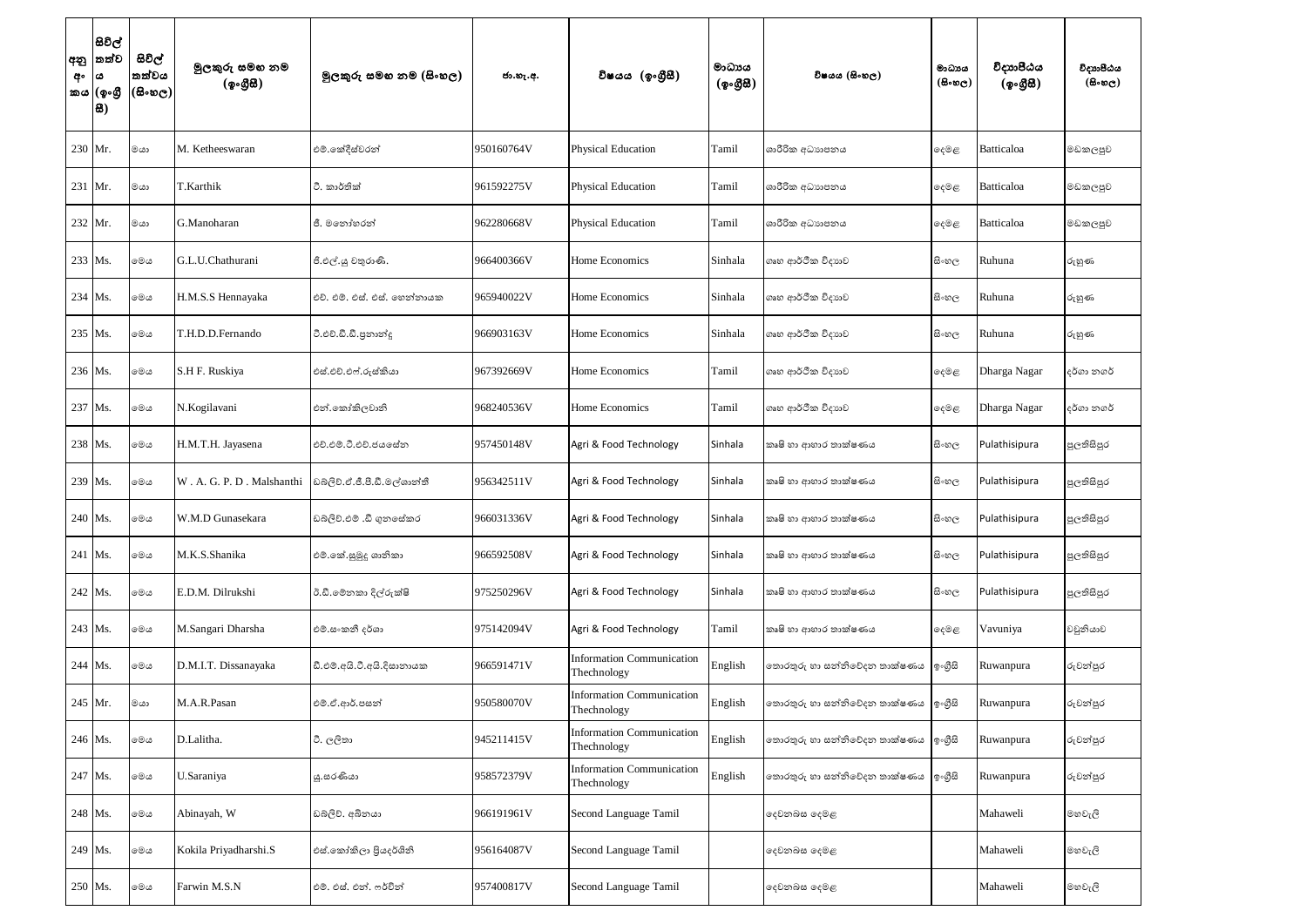| අනු<br>අං | සිවිල්<br> තත්ව<br>ය<br>කය (ඉංගී<br> සි) | සිවිල්<br>තත්වය<br>(සිංහල) | මුලකුරු සමහ නම<br>(ඉංගීසී) | මූලකුරු සමහ නම (සිංහල)                 | ජා.හැ.අ.     | විෂයය (ඉංගීසී)           | මාධායය<br>$({\cal Q} \circ {\cal GB})$ | විෂයය (සිංහල) | මාධාය<br>$($ കിംജ $\mathbf{c})$ | විදාාපීඨය<br>(ඉංගුිසි) | විදාහපීඨය<br>$(5 \circ \circ \circ)$ |
|-----------|------------------------------------------|----------------------------|----------------------------|----------------------------------------|--------------|--------------------------|----------------------------------------|---------------|---------------------------------|------------------------|--------------------------------------|
|           | 251 Ms.                                  | මෙය                        | Rathnayake R.M.S.L         | ආර්.එම්.එස්.එල්.රත්නායක                | 947401599V   | Second Language Sinhala  |                                        | දෙවනබස සිංහල  |                                 | Mahaweli               | මහවැලි                               |
|           | 252 Ms.                                  | මෙය                        | Ranaweera, J. K. V. D      | ජේ.කේ.වී.ඩී.රණවීර                      | 955961382V   | Second Language Sinhala  |                                        | දෙවනබස සිංහල  |                                 | Mahaweli               | මහවැලි                               |
|           | 253 Ms.                                  | මෙය                        | Abesinghe, D.M.I.D         | ඩී.එම් .අයි.ඩී.අබෙසිංහ                 | 948170361V   | Second Language Sinhala  |                                        | දෙවනබස සිංහල  |                                 | Mahaweli               | මහවැලි                               |
|           | 254 Ms.                                  | මෙය                        | Jayasinghe, S.J.M.T.P.     | ්එස්.ජේ.එම්.ටී.පි.ජයසිංහ               | 966021101V   | Second Language Sinhala  |                                        | දෙවනබස සිංහල  |                                 | Mahaweli               | මහවැලි                               |
|           | 255 Ms.                                  | මෙය                        | Maduwanthi H.A.I           | එච්.ඒ.අයි.මදූවන්ති                     | 955391926V   | Second Language Sinhala  |                                        | දෙවනබස සිංහල  |                                 | Mahaweli               | මහවැලි                               |
|           | 256 Ms.                                  | මෙය                        | Aththanayaka, A.M.S.M.     | ඒ.එම්.එස්.එම්.අත්තනායක                 | 967572390V   | Second Language Sinhala  |                                        | දෙවනබස සිංහල  |                                 | Mahaweli               | මහවැලි                               |
|           | 257 Ms.                                  | මෙය                        | Dilrukshi, W.M.A.T.        | ඩබ්.එම්.අචිනි තක්ෂිලා දිල්රුක්ෂි       | 957121233V   | Second Language Sinhala  |                                        | දෙවනබස සිංහල  |                                 | Mahaweli               | මහවැලි                               |
|           | 258 Ms.                                  | මෙය                        | Waduwawala, C.L            | සී.එල්.වඩුවාවල                         | 967812749V   | Second Language Sinhala  |                                        | දෙවනබස සිංහල  |                                 | Mahaweli               | මහවැලි                               |
|           | 259 Ms.                                  | මෙය                        | Kumari, A.M.C              | ඒ.එම්.සී.කුමාරි                        | 967851418V   | Second Language Sinhala  |                                        | දෙවනබස සිංහල  |                                 | Mahaweli               | මහවැලි                               |
|           | 260 Ms.                                  | මෙය                        | Senevirathna, A.M.S.S.     | ඒ.එම්.එස් .එස්.සෙතෙවිරත්න              | 967722294V   | Second Language Sinhala  |                                        | දෙවනබස සිංහල  |                                 | Mahaweli               | මහවැලි                               |
|           | 261 Ms.                                  | මෙය                        | W.M.S.A.Ariyasena          | ඩබ්ලිව්.එම්.ශිවන්ති අනුරාධා<br>ආරියසේන | 947731815V   | Second Language Sinhala  |                                        | දෙවනබස සිංහල  |                                 | Maharagama             | මහරගම                                |
|           | 262 Ms.                                  | මෙය                        | Prabhashanee, H.M.S.       | එච්.එම්.එස්.පුහාෂනී                    | 955641795V   | Second Language Sinhala  |                                        | දෙවනබස සිංහල  |                                 | Mahaweli               | මහවැලි                               |
|           | 263 Ms.                                  | මෙය                        | H.M.K.H. Herath            | එච් .එම්.කේ.එච්.හේරත්                  | 955991036V   | Second Language Sinhala  |                                        | දෙවනබස සිංහල  |                                 | Wayamba                | වයඹ                                  |
|           | 264 Ms.                                  | මෙය                        | H. M. R. H.Gunarathna      | එච්.එම්.ආර්.එච්.ගුණරත්න                | 957933998V   | Second Language Sinhala  |                                        | දෙවනබස සිංහල  |                                 | Maharagama             | මහරගම                                |
|           | 265 Ms.                                  | මෙය                        | R.M.H.G.S.S.Rathnayaka     | ආර්.එම්.එච්.ජී.එස්.එස්.රත්නායක         | 955101847V   | <b>Special Education</b> | Sinhala                                | විශේෂ අධාහපනය | සි∘හල                           | Hapitigama             | හාපිටිගම                             |
|           | 266 Ms.                                  | මෙය                        | N.M.A.M.Nishshanka         | එන්.එම්.ඒ.එම්.නිශ්ශංක                  | 199581300210 | <b>Special Education</b> | Sinhala                                | විශේෂ අධාහපනය | සි∘හල                           | Maharagama             | මහරගම                                |
|           | 267 Mr.                                  | මයා                        | R.M.N.C.Kumarasiri         | ආර්.එම්.එන්.සී.කුමාරසිරි               | 963451687V   | <b>Special Education</b> | Sinhala                                | විශේෂ අධාහපනය | සි∘හල                           | Hapitigama             | හාපිටිගම                             |
|           | 268 Ms.                                  | මෙය                        | A.G.R.N.Gunawardhana       | ඒ.ජී.ආර්.එන්.ගුණවර්ධන                  | 955123050V   | <b>Special Education</b> | Sinhala                                | විශේෂ අධාහපනය | සි∘හල                           | Hapitigama             | හාපිටිගම                             |
|           | 269 Mr.                                  | මයා                        | R.M.D.S.M Rathnayake       | ආර්.එම්.ඩි.එස්.එම්.රත්නායක             | 199428100741 | <b>Special Education</b> | Sinhala                                | විශේෂ අධාහපනය | සි∘හල                           | Hapitigama             | හාපිටිගම                             |
|           | 270 Mr.                                  | මයා                        | L.A.B.D.Sujeewan           | එල්.ඒ.බී.ඩී.සුජිවන්                    | 931342339V   | <b>Special Education</b> | Sinhala                                | විශේෂ අධාහපනය | සි∘හල                           | Hapitigama             | හාපිටිගම                             |
|           | 271 Mr.                                  | මයා                        | R.Kesavahariharan          | ආර්.කේෂවහරිහරන්                        | 950441771V   | Special Education        | Tamil                                  | විශේෂ අධාහපනය | දෙමළ                            | Jaffna                 | යාපනය                                |